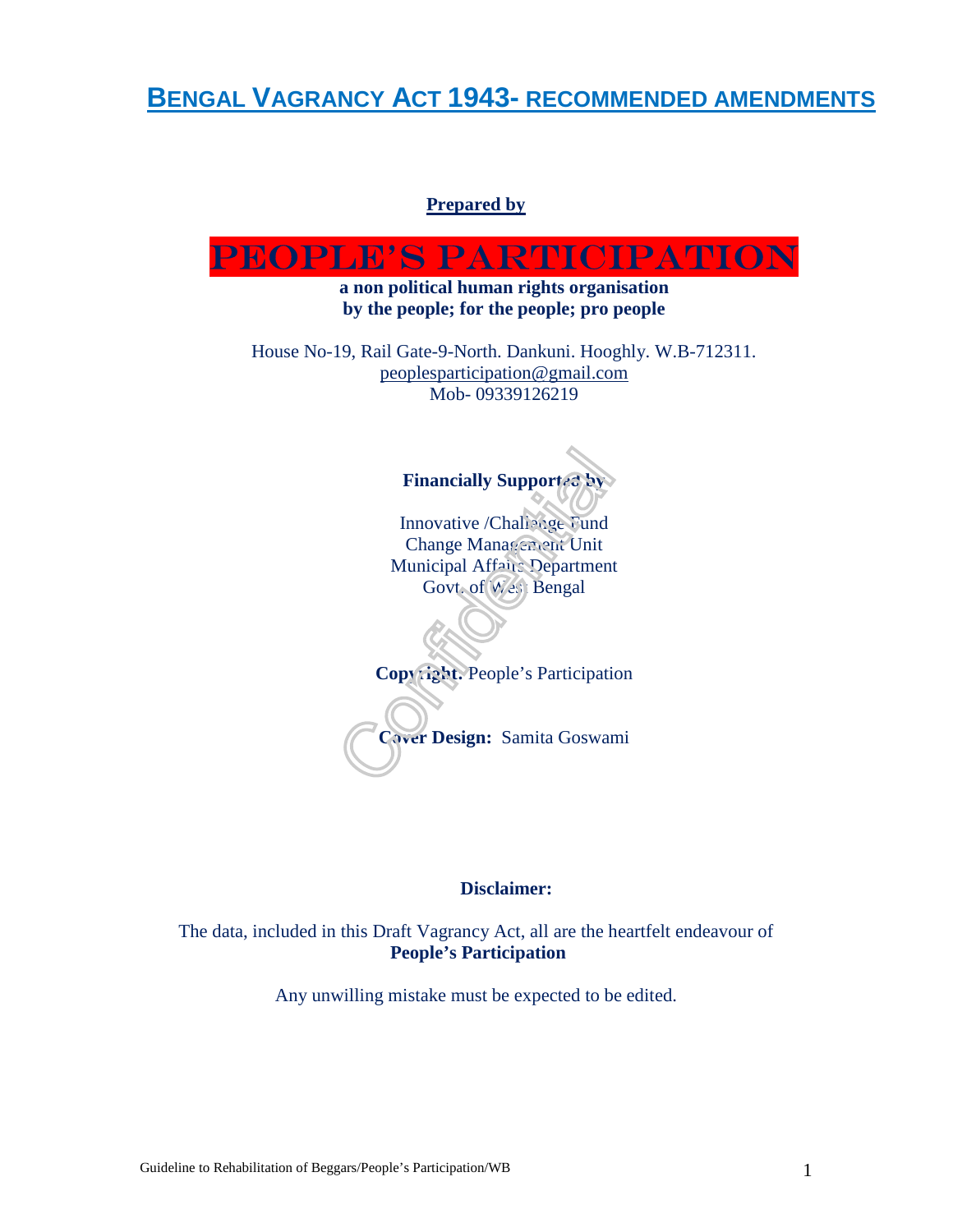# **Acknowledgement**

First and foremost, many thanks are due to all those who participated in the Draft Vagrancy Act, giving several hours and sharing experiences, thoughts and feelings with both candour and thoughtfulness. To do so in a context where distrust is pervasive was also an act of courage. The need for confidentiality prevents me from acknowledging each person by name.

We are thankful to the whole beggars' community of West Bengal.

Our deep appreciation to all organisations and individuals, who willingly shared their reference material, research work and ideas for this Draft Vagrancy Act.

Thanks also to the Social Welfare department-Govt. of W.B, Controller of Vagrancy, Census India, Jayprakash Institute of Social Change, Different Government & Private Web Sites, Daily Newspapers, West Bengal Food & Supplies Department, West Bengal Backward Classes Welfare Directorate and West Bengal Disability Commission.

The 'Draft Vagrancy Act' would not have been possible without the financial support given by Innovative/Challenge Fund- Change Management Unit; Municipal Affairs Department- West Bengal. It also provided the ideally facilitating environment through a happy combination of encouragement and openness to ideas with minimum intrusion.

**Special mention made to the Controller of vagrancy; Social Welfare department-Govt of West Bengal, who have giving us thoroughly in giving the book a final shape.**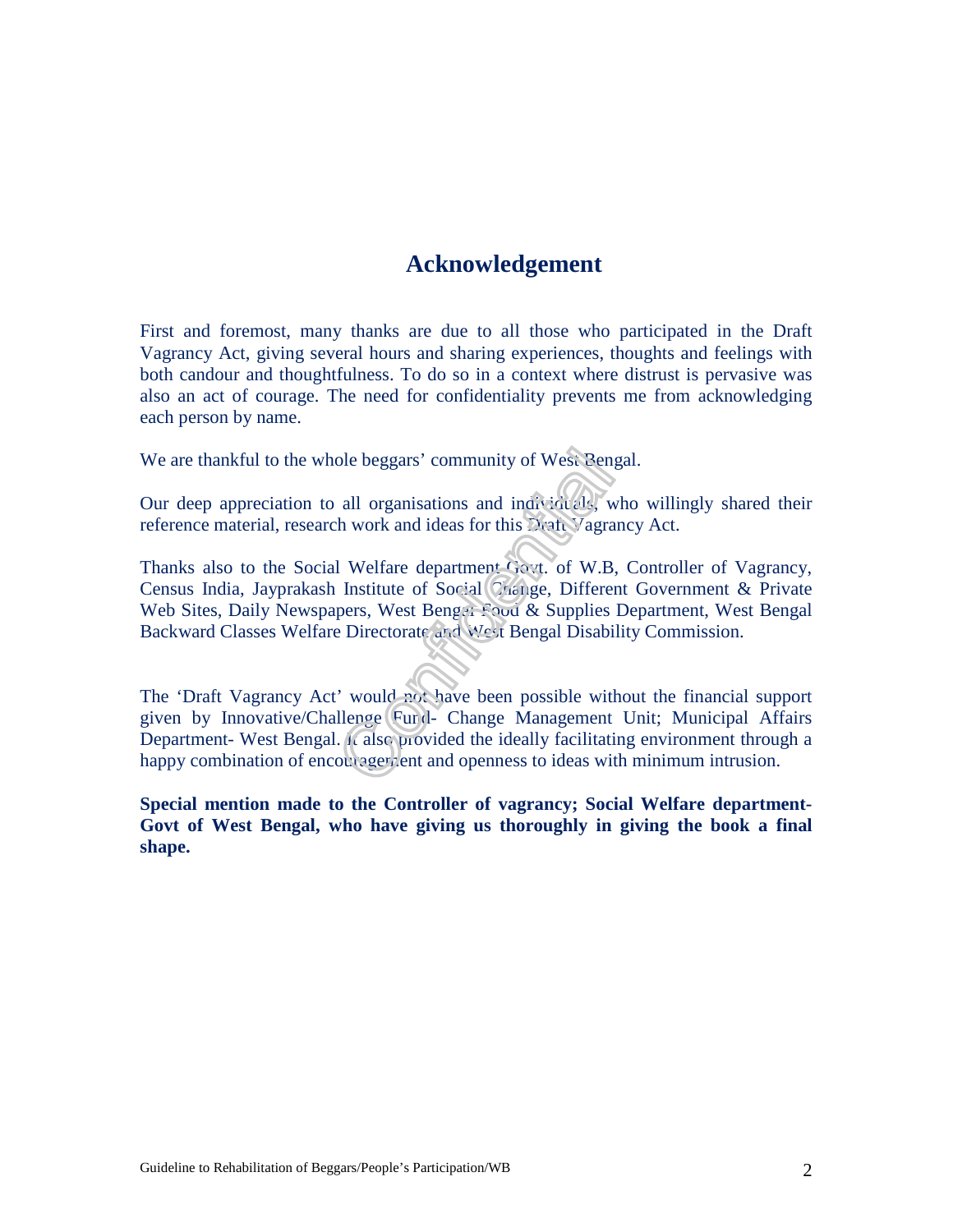This 'Draft Vagrancy Act' is dedicated to:

# **Beggars Community in India**

CPORTURITY OF THE CORPORATION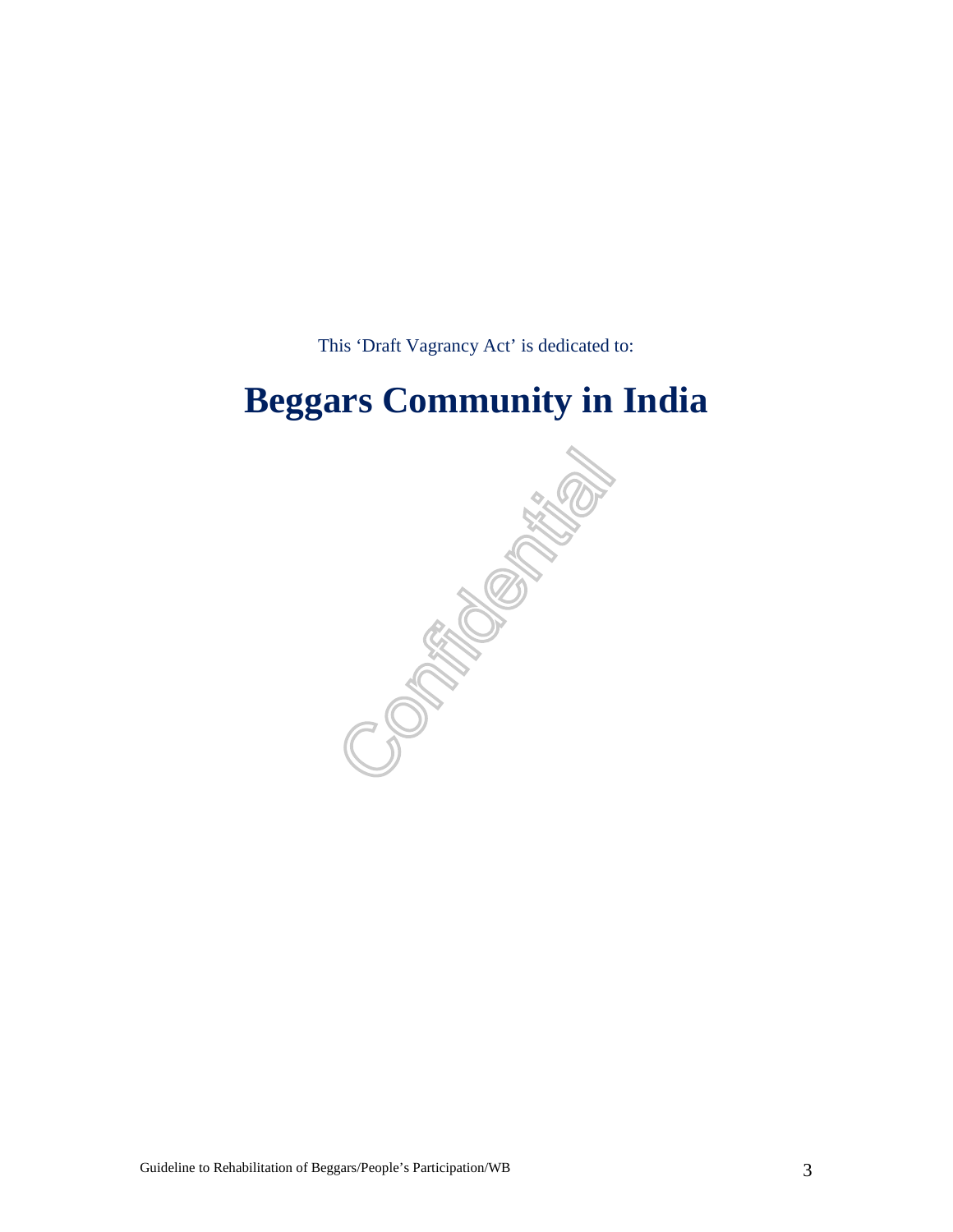# **ANNEXURE: BENGAL VAGRANCY ACT 1943- RECOMMENDED AMENDMENTS STATEMENT OF OBJECTS AND REASONS**

The Bengal Vagrancy Act has been found to be deficient in many ways. A review of the provisions of the Bengal Vagrancy Act 1943 indicates that there is a strong colonial hangover in the definition and understanding of 'vagrancy' that leads to poverty and begging being criminalized, when the need is for rehabilitation. Greater attention needs to be given to groups and sections of people who are apprehended and in danger of apprehension by authorities under the provision of the Act. Further, human rights principles need to be incorporated in the Act. A review will support the view that there is need for a paradigm shift to recognize the issue of right to dignity and other basic rights which are violated simply by the existence of the condition of vagrancy: remedies, especially that of rehabilitation thus should not contingent on the any violation occurring. The fact that the condition of vagrancy exists should be a violation in itself.

In this context, the following are the objectives of the proposed amended Act—

a) To recognize the Human Rights violations present in the Act and advocate for their removal

b) To de-criminalize begging and vagrancy and adopt a more 'rehabilitation' based approach for gradual reduction of the problem

c) To ensure that the rehabilitation process results in self sufficiency among erstwhile vagrants and facilitate them to contribute to the economy by providing them with vocational training.

An Act to provide for the social security based law relating to the conditions of vagrancy and penal aspects thereof, by providing for private participation along with the State government to improve the condition of vagrants, and to provide for rehabilitation mechanisms with active participation of the vagrant.

It is hereby enacted as follows: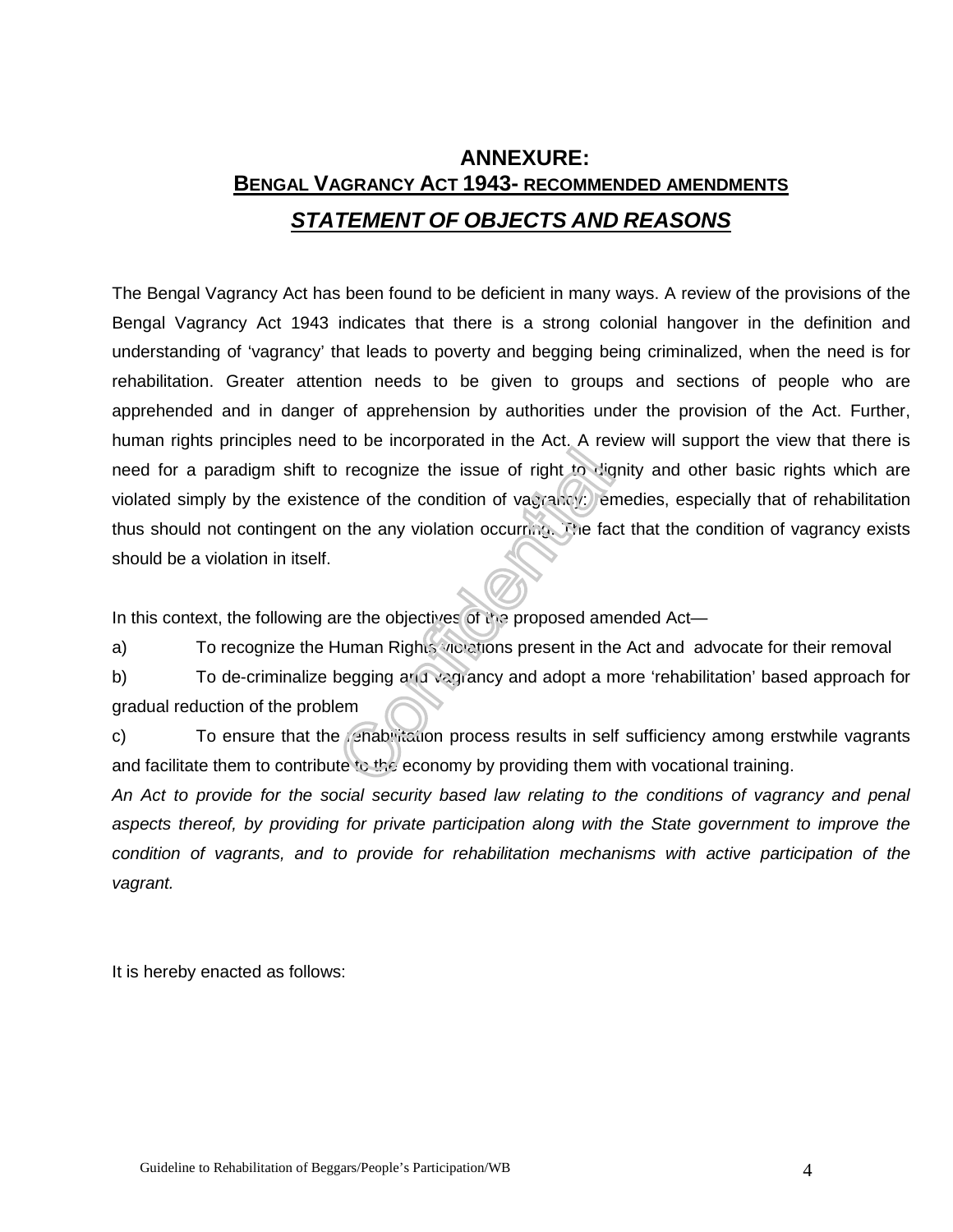# CHAPTER I

# **Preliminary**

**S.1** stands as it is.

# **S.2 DEFINITIONS**

S.2 in this Act, unless there is anything repugnant in the subject or context:

S.2(1) stands as it is.

S.2(1a) stands as it is

S.2(2) Calcutta means the city of Kolkata as defined under the Kolkata Municipal Corporation Act.

S.2(2A) "begging" means begging as defined under S.2(2) of the Juvenile justice (Care and Protection of Children) Act 2000

S.2(3) "child" means a person who has not attained the age of majority as prescribed under the Indian Majority Act

S.2(3A) "child in need of care and protection" means a child as defined under S.2(d) of the Juvenile Justice (Care and Protection of Children) Act 2000

S.2(4) stands as it is

S.2(5) "mentally ill persons" mean mentally ill persons as defined under S.2(I) of the Mental Health Act 1987

S.2(5A) "occupation" means any regular work, profession, job, principal activity, employment, business or a calling in which an individual is engaged including rag picking, rickshaw pulling, street hawking, and other similar and likewise activities.

S.2(6) "prescribed" means prescribed by the Rules made under this Act in consultation with the Vagrancy Advisory Board

S.2(6A) "public place" means any place intended for use by, or accessible to, the public and includes any public conveyance

S.2(7) stands as it is

S.2(9) "vagrant" means a person

a) who is a destitute and;

b) without any occupation and;

c) found begging or asking for alms in any public place;

but does not include a person asking for alms for any religious purpose or any other prescribed purpose or a person who has been temporarily displaced due to rioting, civil conflict, natural calamities, or any person who has been rendered destitute due to being abandoned, forcefully or otherwise, by their family or relatives on account of various socio-economic reasons which includes, *inter alia*, widowhood, inability

Guideline to Rehabilitation of Beggars/People's Participation/WB 5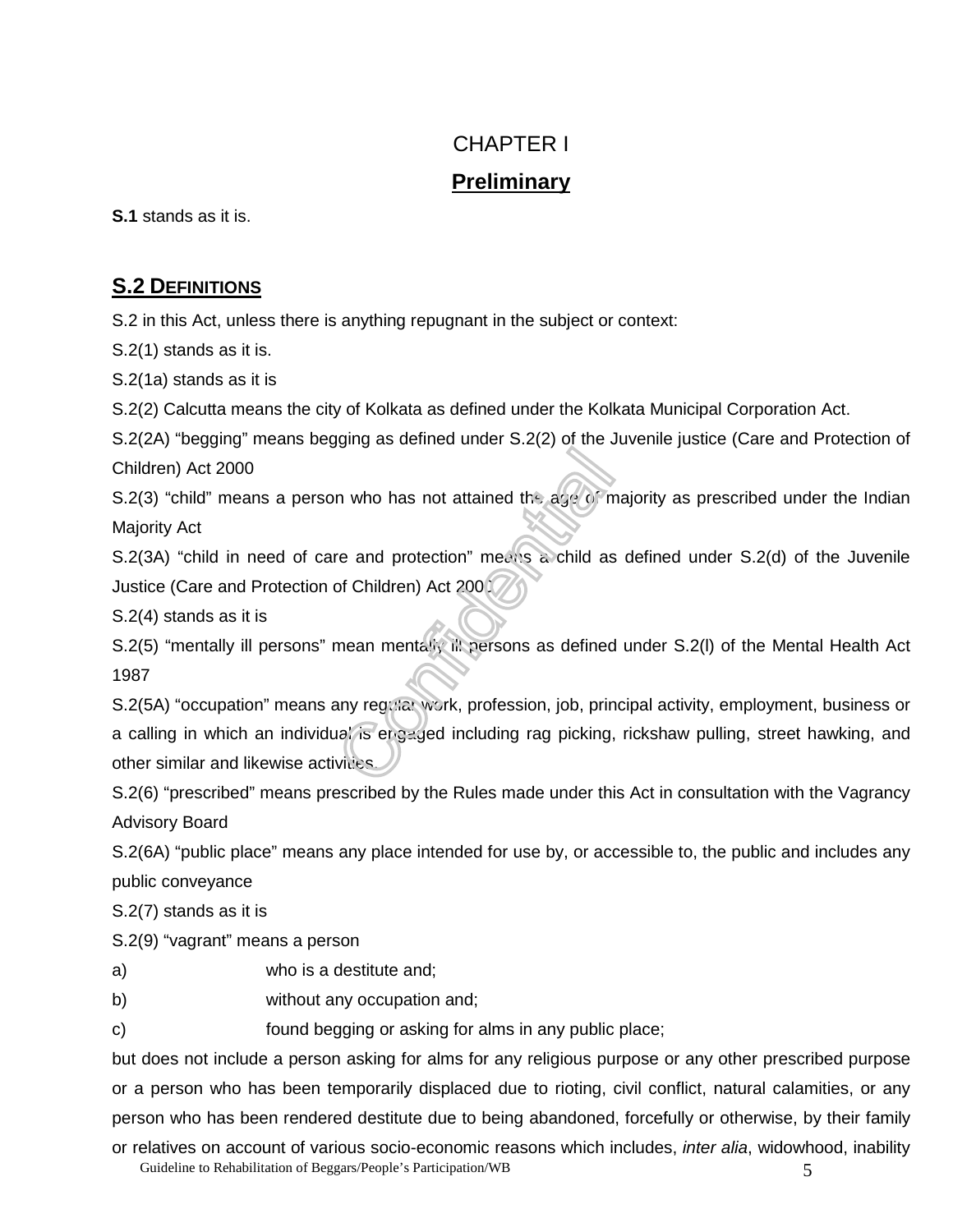to pay dowry, loss of earning capacity, old age, being victims of rape, sexual assault, and other incidents which result in social stigma.

Explanation: the definition of a vagrant includes an adult man and woman, a child as defined under S.2(3), and mentally ill persons as defined under S.2(5) of this Act

Explanation: "public place" means any place as defined under S.2(6A) of this Act

S.2(9A) "person reported to be a vagrant" means any person(s) who has been approached by the authorities named in this Act for accompanying them to the Special Magistrate, on the grounds of being reasonably suspected to be a vagrant.

S.2(10) "vagrant home" means an institution under S.13 for the permanent residence or detainment of vagrants and—

a) which meets the criteria set by the Vagrancy Advisory Board and;

b) which is duly certified by the State Government on the advise and in consultation with the Vagrancy Advisory Board

Explanation: a vagrant home can be set up both the State Government and by Non-government organizations in participation with the State Government

S 2(11) "vagrancy advisory board panel" means a panel constituted under S 3A of this Act.

S 2(12) "Guidelines" means the guidelines framed by the Vagrancy Advisory Board panel from time to time.

S 2(13) "illegal immigrant" means a person who has violated the relevant provisions of the Passports Act, Foreigners Act, Citizenship Act, and any other law in force.

# **S.3 VAGRANCY ADVISORY BOARD**

S.3(1) stands as it is

S.3(2) The Board shall be cor stituted in the manner prescribed under the Rules framed under this Act and; shall, at any given point of time, not be constituted with less than ten members

Explanation: the members of the Vagrancy Advisory Board shall include the following members:

a) One third of the members of the Board being women

b) Two members who are representatives or personnel from non-government organizations active and having sufficient knowledge and experience in the field of vagrancy.

c) Two members from the Social Welfare Department of the State Government

- d) Controller of Vagrancy
- e) A trained psychologist or psychiatrist
- f) Other members deemed fit by the State Government

S.3(3) the functions of the Board shall be—

a) To advise the State Government on all matters relating to the control of vagrancy in particular the administration of this Act

b) To frame guidelines for setting criteria for vagrant home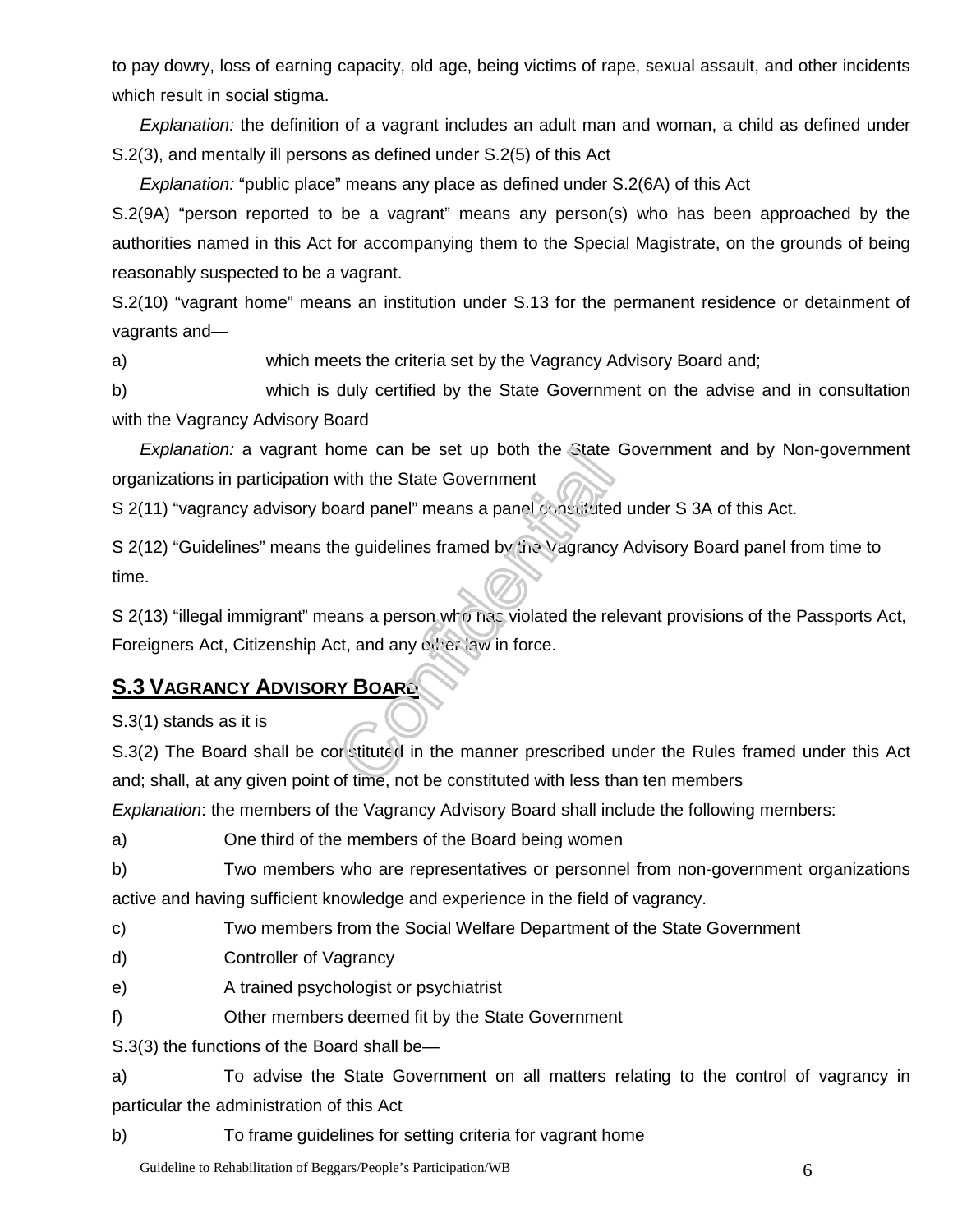c) To frame guidelines for supervision and maintenance of discipline in receiving centres and vagrant homes

d) To inspect any receiving center or vagrant home to discover compliance with provisions prescribed under this Act

S.3(4) stands as it is.

# **S.3A VAGRANCY ADVISORY BOARD PANEL**

S.3A (1) The Vagrancy Advisory Board Panel shall be set after the establishment of the Vagrancy Advisory Board under S.3 of this Act and shall comprise of elected members from the Vagrancy Advisory Board.

S.3A(2) The Vagrancy Advisory Board Panel shall be a rotational panel, reconstituted at the end of every 3-month period, with all of the three members being re-elected from the members comprising the Vagrancy Advisory Board.

S.3A(3) The Vagrancy Advisory Board Panel shall have the following powers—

a) Determine the status of a person as a vegrent under S.7

a) Determine whether a child apprehended under S.2(9) of this Act should be kept with his family or sent to the care of Juvenile Justice authorities

b) Suggest and determine a rehabilitation process once a person has been identified as a vagrant and supervise the implementation of the rehabilitation process

c)

# **S.4 VAGRANCY CONTROLLER**

S.4(1) stands as it is

S.4(2) stands as it is

S.4(3) the Vagrancy Controller shall have the following powers—

a) Maintain register of "vagrant home(s)" as defined under S. 2(10)

b) Maintain an accessible forum for registration of pleas by people with harassment (by beggars) complaints

c) Maintain an accessible forum for registration of pleas by beggars in need of help

d) Require an up to date record of statistics from every municipality regarding beggars in a particular locality

e) Facilitate co-operation and creation of information network with non government organisations

f) Facilitate free and public availability of information regarding the complaint mechanism, vagrant home(s) register as well as any other relevant advocacy issues related to the conditions of vagrancy

Explanation: information network would be setup to access information regarding the status of vagrants in certain parts of West Bengal where municipalities are lacking information.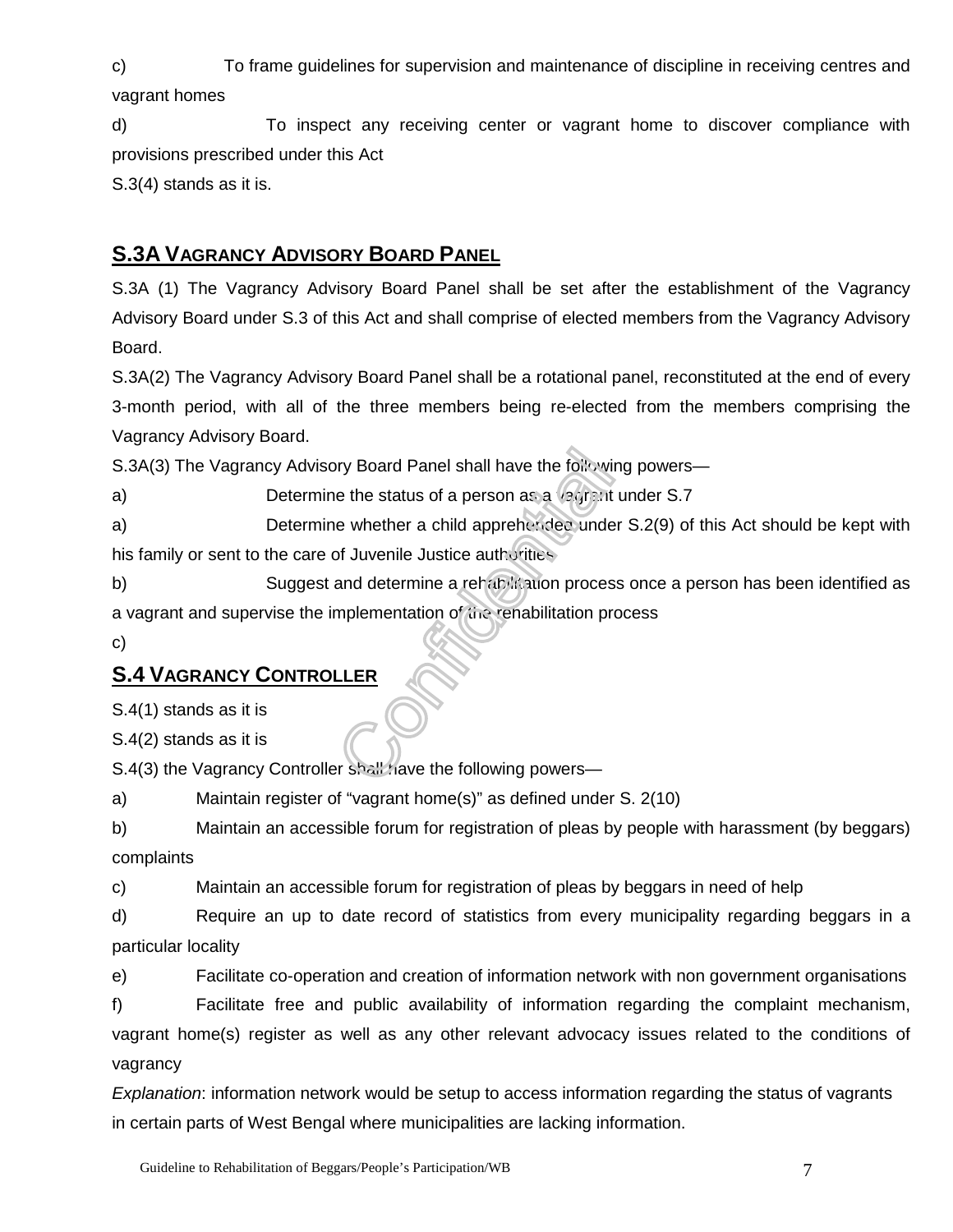**S.5** stands as it is.

S 5A – Save as otherwise expressly provided in this Act any provision applicable to vagrants under any other Act or Rules shall cease to have any effect so far as it is contradictory to the provisions of this Act.

# CHAPTER II

# **Procedure**

**S6.** (1) When the Controller of vagrancy receives information about a vagrant from the municipal or police records of a locality or from its own sources or from any person reporting at the information counter set up at the office of the Controller of vagrancy including the vagrant himself or any other sources, he shall authorize an officer under him to accompany a member of a Non Governmental Organisation which is locally active to approach the person reported to be a vagrant to assess whether he is in need of the protection of this Act and if found to be so, to appraise and convince him of the benefits of the process prescribed under this Act.

(2) If the person reported to be a vagrant refuses to accompany the officer mentioned in sub-section (1) the assistance of the family and friends of the person reported to be a vagrant and that of a trained counsellor shall be availed of to convince the person reported to be a vagrant of the benefits of the process prescribed under this Act.

(3) If the person reported to be vagrant refuses to accompany the officer despite efforts described in subsection (1) and (2) and it is the opinion of both the officer and the member of the NGO mentioned in subsection (1) that the protection of this Act is beneficial for the person reported to be a vagrant, then the assistance of the police may be availed of to convince the person reported to be a vagrant of the benefits of the process prescribed under this Act.

(4) No person reported to be a vagrant shall be approached by any authority mentioned in this section between 9 p.m. and 8 a.m.

(5) All authorities mentioned under this section will make all possible efforts to obtain the consent of the person reported to be a vagrant to accompany the officer.

Provided that in case the person reported to be a vagrant is a woman, either the officer or the member of the NGO mentioned in sub-section (1) shall be a woman.

Provided further that in case the person reported to be a vagrant is mentally ill then the assistance of the trained counselor shall be mandatorily availed of.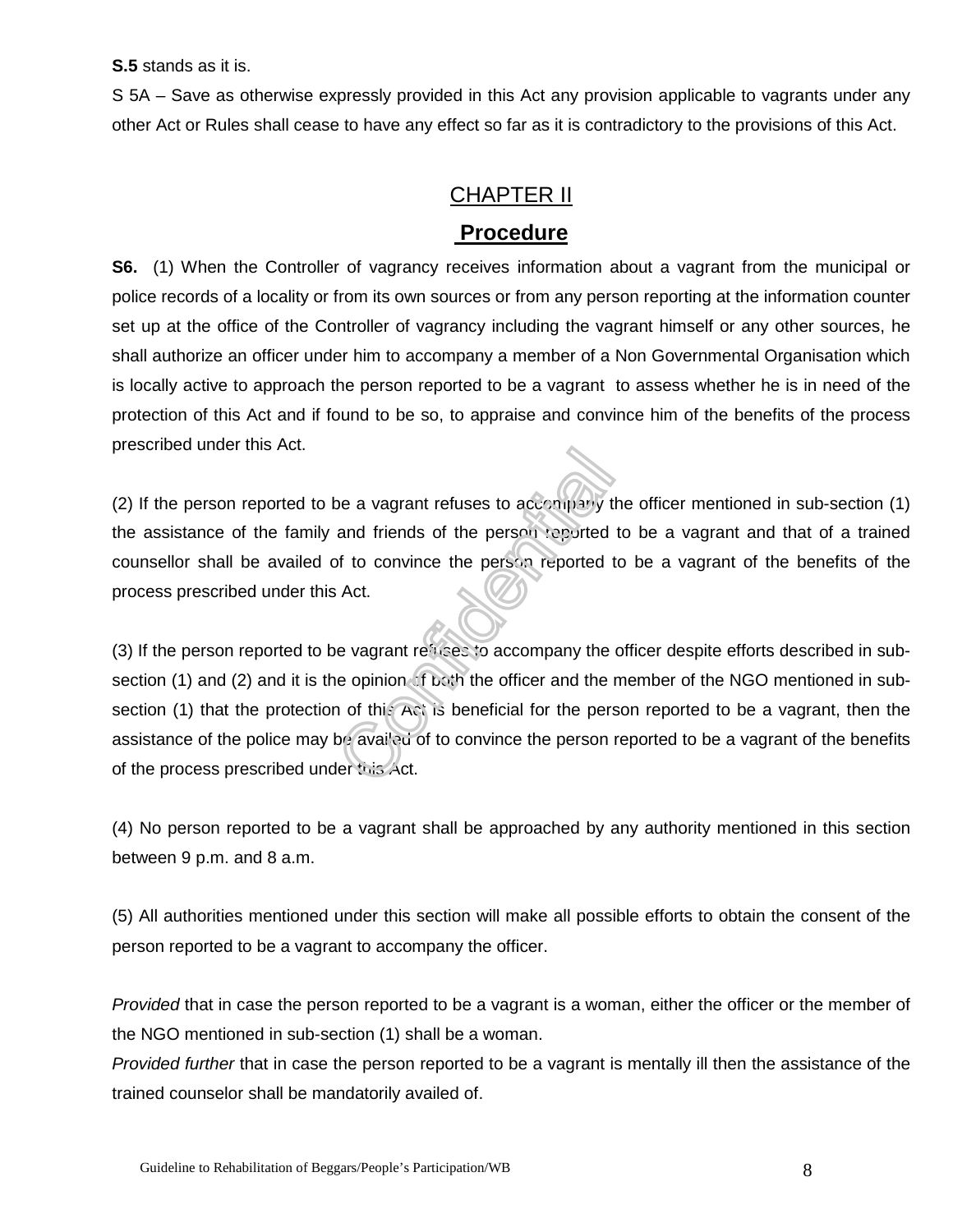**S 6A** (1) When the person reported to be a vagrant agrees to accompany the officer under sub-section (1) of section 6 or is otherwise taken under sub-section (3) of Section 6, the person reported to be vagrant shall be sent in the manner prescribed to the nearest receiving centre and there handed over to the custody of the officer-in-charge of such receiving centre and such vagrant shall remain in such receiving centre until he is presented before the Vagrancy Advisory Board Panel under S 7.

(2) Within 24 hours of the arrival of the person reported to be vagrant in the receiving centre the medical officer of such receiving centre shall with such medical help as may be necessary medically examine the person reported to be vagrant in the manner prescribed and shall thereupon furnish the officer-in-charge of the receiving centre with a medical report regarding the health and bodily and mental condition of the vagrant as soon as possible who shall then furnish the said medical report to the Controller of Vagrancy and the Vagrancy Advisory Board Panel within 48 hours of him receiving the report.

Provided that in case the person reported to be vagrant is a woman the medical officer shall be a woman and in circumstances that a woman medical officer is unavailable the medical examination shall be done in the presence of another woman.

(3) The medical report referred to in sub-section (2) shall state inter alia –

(a) The sex and age of the person reported to be a vagrant

(b) Whether the person reported to be a vagrant is a leper

(c) Whether the person reported to be vagrant is suffering from any other communicable disease other than leprosy, if so which one.

(d) Whether the person reported to be a vagrant is mentally ill

(e) The general state of health and bodily conditions of the person reported to be a vagrant and what kind of work he is fit to do, if any.

(4) In case a person reported to be a vagrant refuses to undergo the medical examination prescribed under sub-section (2) on prescribed invalid grounds he may be dealt with as per the Guidelines prescribed by the Vagrancy Advisory Board.

(5) If in the opinion of the officer accompany the person reported to be vagrant or the officer in charge or the person reported to be vagrant himself the person brought to the receiving centre is in need of the assistance of a trained counsellor the assistance of such trained counsellor shall be extended to the person reported to be a vagrant as soon as possible who shall then make a report on the mental and psychological condition of the person reported to be a vagrant and such report shall be annexed to the medical report mentioned in sub-section (2) and shall be furnished to such authorities as mentioned in sub-section (2).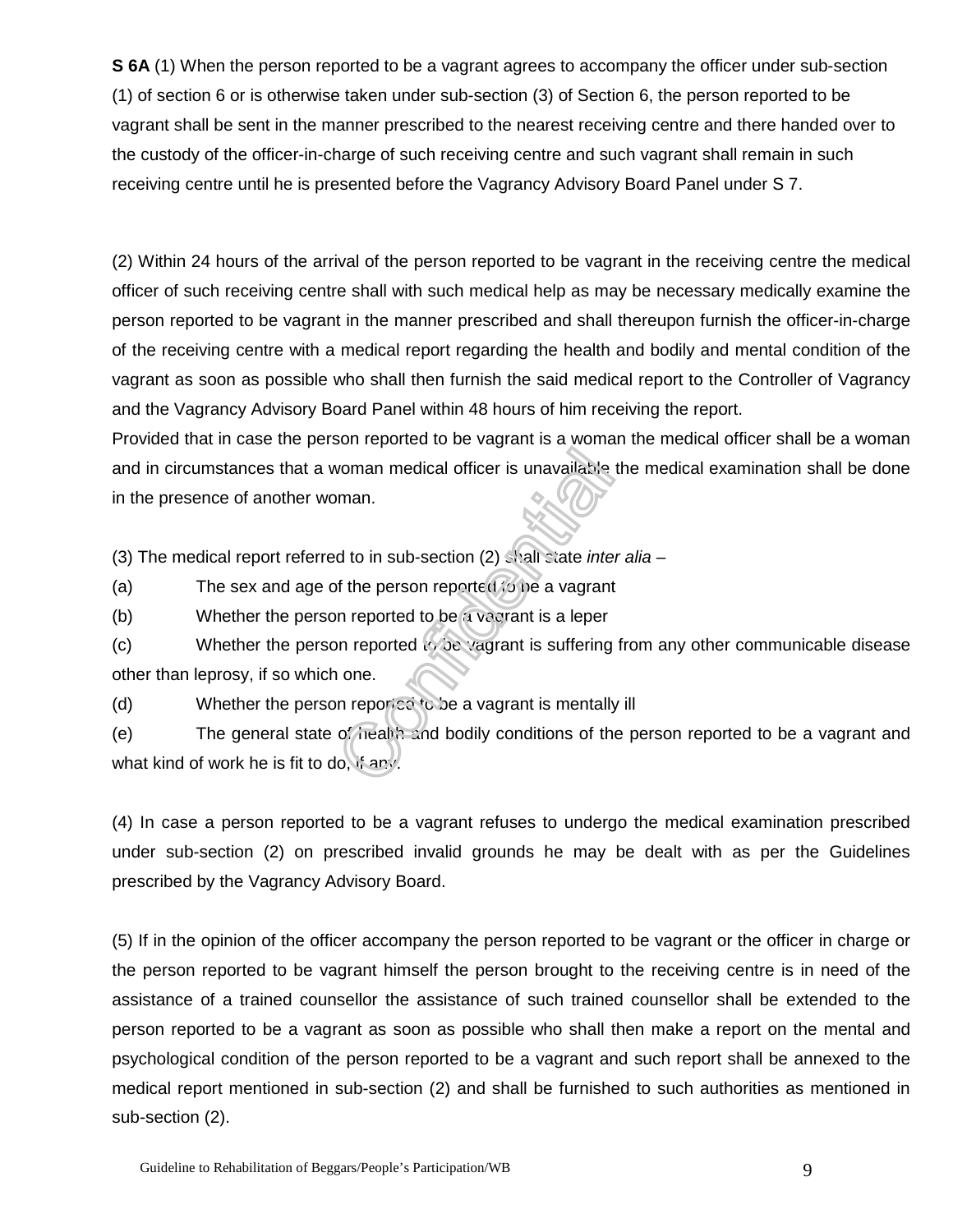(6) The officer in charge shall appraise the person reported to be a vagrant of all his legal rights on his arrival at the receiving centre and shall make provision to provide the facilities of the State Legal Aid Services Authority to the person reported to be a vagrant if the person so requires.

(7) The officer in charge shall present the person reported to be a vagrant before the Vagrancy Advisory Board Panel as soon as possible after the reports under sub-section (2) and sub-section (5) are prepared.

**S7.** (1) The Vagrancy Advisory Board Panel shall, when the person reported to be a vagrant is presented before it, make a summary inquiry in the prescribed manner into the circumstances of such person after giving the person reported to be a vagrant a chance of hearing and if satisfied that such person is a vagrant and needs and/or wishes the protection of this Act, shall make a declaration to that effect and suggest an appropriate method of rehabilitation for the vagrant in it report and the provisions relating to vagrants shall thereupon apply to such person.

Explanation I – The inquiry should give prominence to the statements and wishes of the person brought before the Vagrancy Advisory Board Panel.

Explanation II – The Panel should give due regard to the medical and psychological conditions of the person presented before it while suggesting the appropriate process of rehabilitation.

(1A) The Panel may, while making its inquiry, refer to the following documents inter alia-

- (a) The medical report mentioned in S  $6\lambda$  sub section (2).
- (b) The information available with the office of the Controller of Vagrancy
- (c) Reports of local NGOs
- (d) Statements of the officer in charge of the receiving centre
- (e) Statements of the medical officer

(2) If on making the summary inquiry referred to in sub section (1) the Vagrancy Advisory Board Panel is

- (a) Not satisfied that the person brought before it is a vagrant or
- (b) Believes that such person is not likely to resort to asking for alms in the future

Then such person shall forthwith be released and in case of sub section (b) after taking such bond or undertaking as may be prescribed.

(2A) If on making the summary inquiry referred to in subsection (1) the Vagrancy Advisory Board Panel is satisfied that the person brought to it is a child, such child shall be handed over to the custody of the authorities under the Juvenile Justice Act 2000 with a report of the findings of the Vagrancy Advisory Board Panel and shall be dealt with under the Juvenile Justice Act.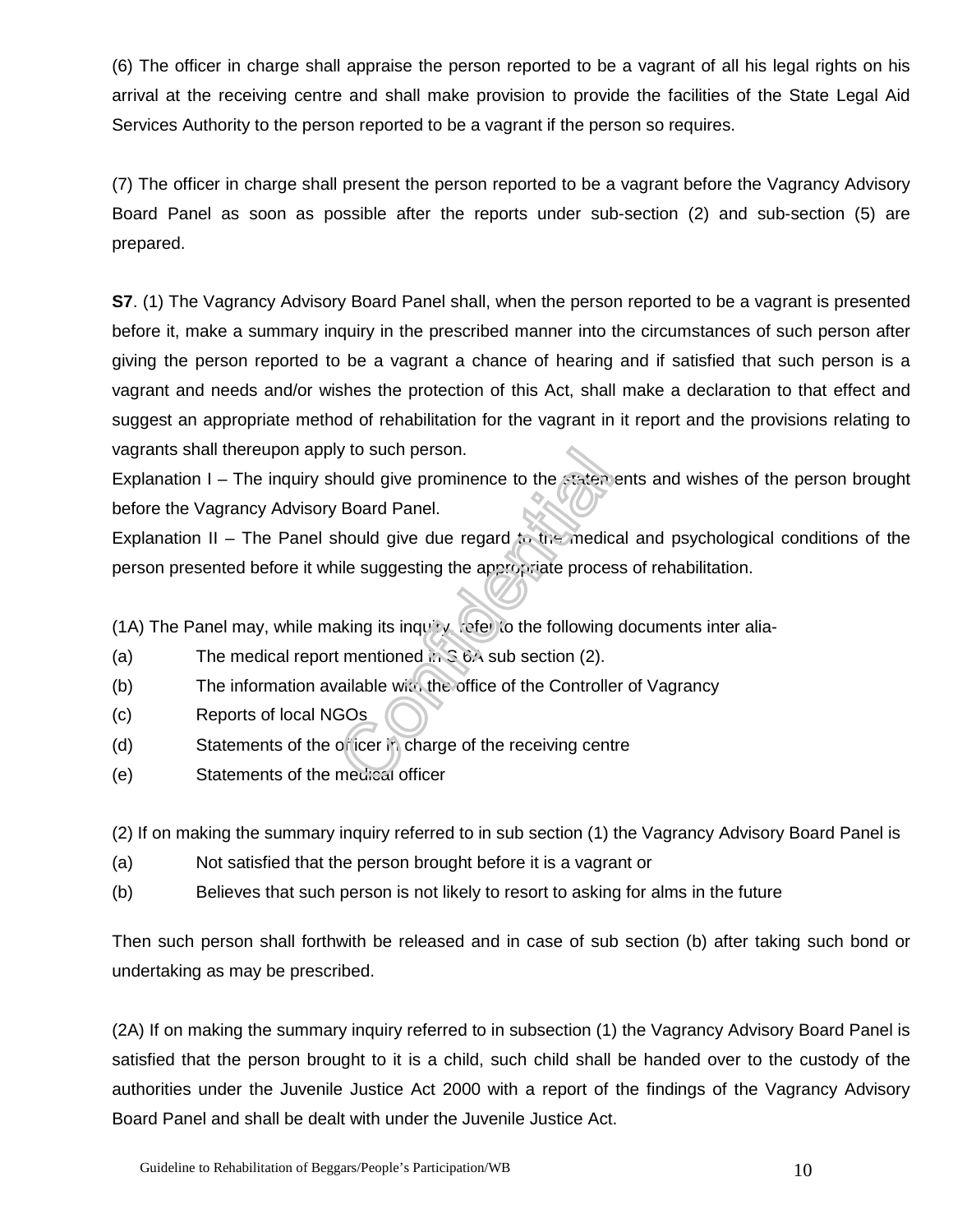(3)The Vagrancy Advisory Board Panel recording a declaration and making a report under sub-section (1) shall complete and furnish its report to the Controller of Vagrancy within 10 days of the person reported to be a vagrant being presented before it who shall then forward copies of the report to the Vagrancy Advisory Board and the Officer in charge of the receiving centre within 5 days of receiving it.

**S7A**. The person declared to be a vagrant under sub-section (1) of Section 7 may appeal to the Special Magistrate in the prescribed manner and the officer in charge of the receiving centre and the Controller of Vagrancy shall make all efforts to provide the assistance of the State Legal Services Authorities if the person so wishes to appeal under this section.

#### **S 8** – Omitted

**S 9** (1) On receipt of the declaration and the report made by the Vagrancy Advisory Board Panel under subsection (1) of section 7 the officer in charge of the receiving centre shall as soon as the necessary arrangements can be made send the vagrant in the prescribed manner to such vagrants home as the Controller may by special order in this behalf direct and the said officer in charge shall along with such vagrant send to the Manager of the said Vagrant's home –

(a) The certified copy of the declaration and the report made under sub-section (1) of section 7

(b) The medical report under subsection (2) of section 6A with the annexed report of the counselor if any under subsection (5) of section 6A.

(1A) While directing the vagrant to the vagrants home by the special order under subsection (1) the Controller should make all efforts to keep member of the family together provided the members wish to do so.

(2) Where a vagrant is sent to a vagrants' home under sub section (1) he shall be handed over to the care of the Manager of such home and shall remain therein or in a vagrants' home to which he may be transferred under S 16 until duly discharged there from under S18.

(3) In issuing any order under subsection (1) the Controller shall ensure that the following classes of vagrants, namely:

- (a) lepers
- (b) mentally ill persons
- (c) those suffering from communicable diseases other than leprosy
- (d) men and women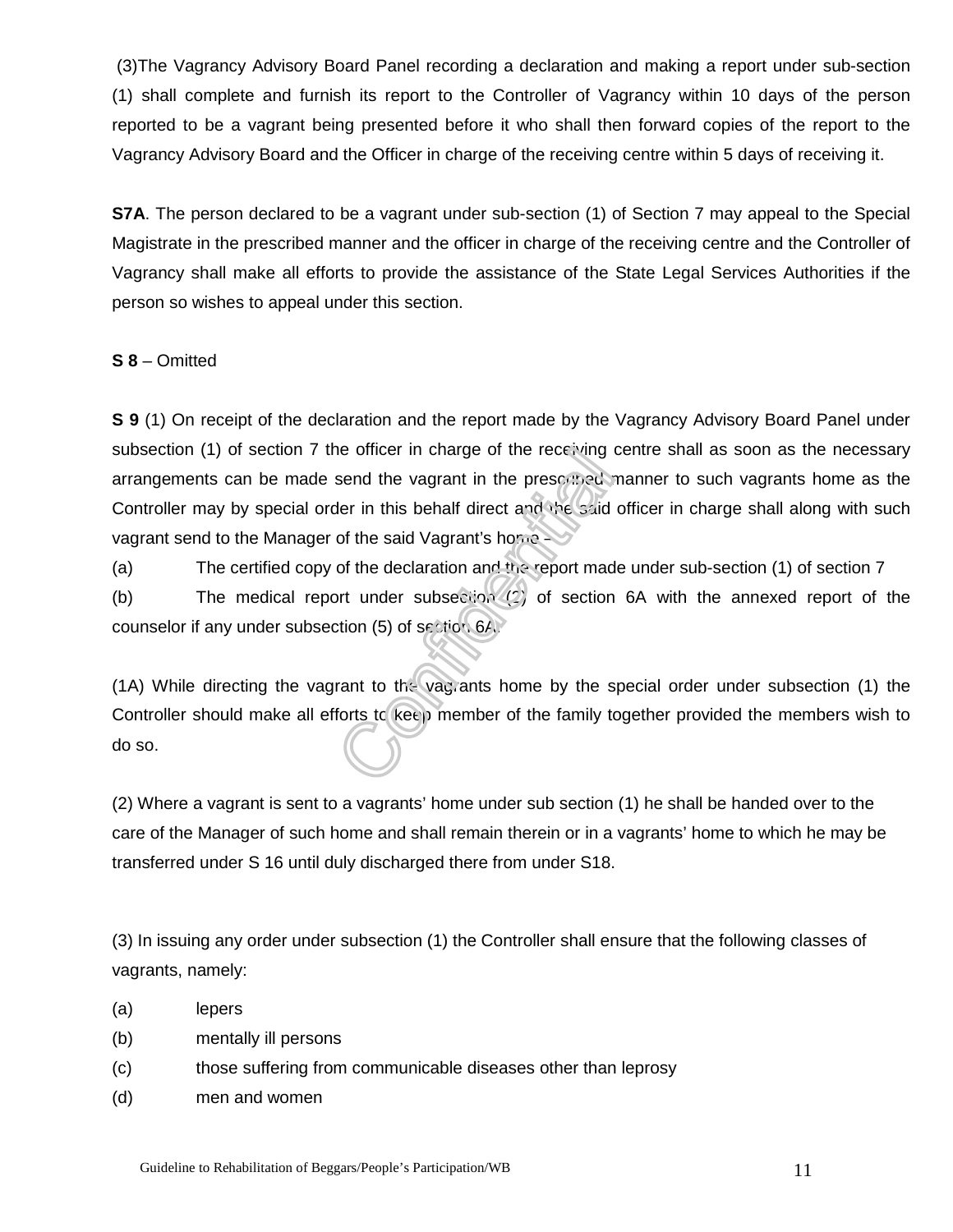are segregated from each other and from vagrants who do not belong to any of the abovementioned classes.

Provided that such segregation is for the benefit of the vagrant concerned.

**S10**. (1) Notwithstanding whether the Vagrancy Advisory Board Panel finds a person brought before it is a vagrant, if during the inquiry made by the Vagrancy Advisory Board Panel under subsection (1) of section 7, it appears to the panel that the person brought before it is an illegal immigrant from another country, the Panel shall after making such further inquiry as it may deem necessary direct in writing that the person be handed over to the concerned authorities under the Foreigners Act 1946 (Act No. 31 of 1946) and he shall be dealt with under such Act.

Provided that if the Vagrancy Advisory Board Panel deems it necessary to make any further inquiry as aforesaid in respect of such vagrant, the vagrant shall be detained pending the conclusion of the said inquiry in such receiving centre as the Controller may by general or specific order in this behalf direct for this purpose shall be sent thereto in the manner prescribed and there handed over to the custody of the officer in charge of such receiving centre.

(2) If it is brought to the notice of the Controller or to any member of the Vagrancy Advisory Board that a vagrant in a vagrants' home under this Act is an illegal immigrant, a report in this regard shall be made to the Vagrancy Advisory Board Panel which shall make such further inquiry as may be necessary direct in writing that the person be handed over to the concerned authorities under the Foreigners Act 1946 (Act No. 31 of 1946) and he shall be dea't with under such Act.

Provided that if the Vagrancy Advisory Board Panel deems it necessary to make any further inquiry as aforesaid in respect of such vagrant, the vagrant may be detained pending the conclusion of the said inquiry in such receiving centre as the Controller may by general or specific order in this behalf direct for this purpose shall be sent thereto in the manner prescribed and there handed over to the custody of the officer in charge of such receiving centre.

**S11**. A declaration that a person is a vagrant recorded by the Vagrancy Advisory Board Panel under subsection (1) of section 7 shall be sufficient authority to any person to retain such vagrant in his custody when such person is under the provisions of this Act or of any rule made there under conveying a vagrant from one place to another as required under this Act or any rules and to the officer in charge of a receiving centre and to the Manager of a vagrants' home for detaining such vagrant in accordance with the provisions of this Act in a receiving centre or vagrants' home as the case may be.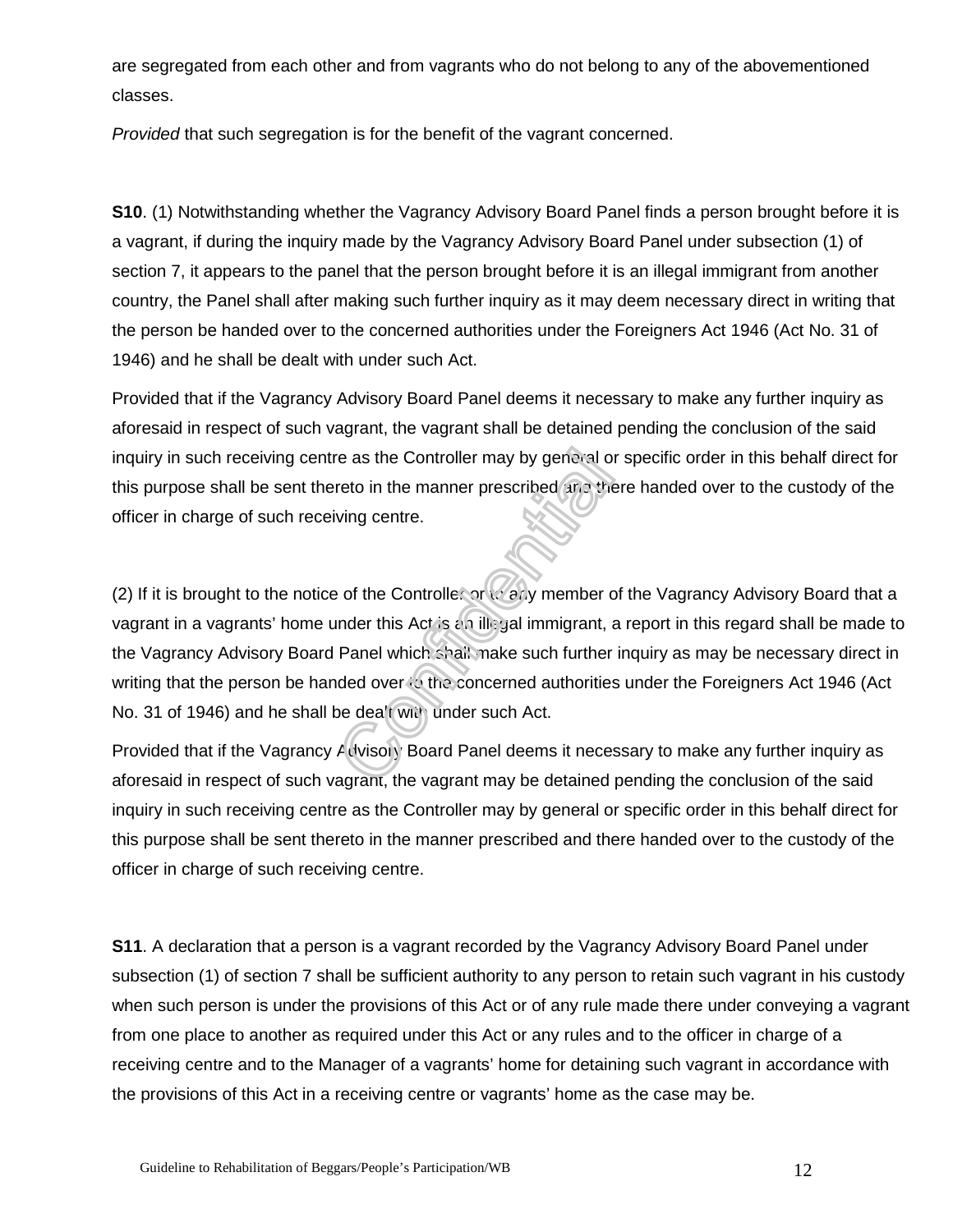### CHAPTER III

### **Receiving Centers and Vagrants' Homes**

**S12.** (1) The State Government shall provide and maintain together with the necessary furniture and establishment one or more receiving centres at such place or places as is thought fit by the Vagrancy Advisory Board or may certify by notification in the Official Gazette any existing charitable or other institution, subject to the prior consent of the controlling authority of such institution and the consent of the Vagrancy Advisory Board on such conditions as may be mutually agreed upon between the State Government and the said authority, to be a receiving centre for the purposes of this Act.

(2) For the purposes if this Act every receiving centre shall be under the immediate control of an officer in charge who shall be appointed by the State Government and who shall perform his functions subject to the orders of the Controller.

(3) The State Government shall also appoint for every receiving centre one or more suitably qualified persons as medical officers and counselors one third of whom shall be women.

**S 13** (1) The State Government shall provide and maintain together with the necessary furniture, equipment and establishment one or more vagrants' home at such place or places, as is thought fit by the Vagrancy Advisory Board where the vagrant shall remain and undergo the prescribed rehabilitation process till he is fit to be discharged under section 18.

(2) Every vagrants' home shall be under the immediate charge of a Manager who shal be appointed by the State Government and shall perform his functions subject to the orders of the Controller.

(2A) The Manager of the vagrants' home shall ensure the administration of the prescribed rehabilitation process in the prescribed manner and the discipline of the home as provided in the Guidelines issued by the Vagrancy Advisory Board and shall be responsible for incorporating the wishes of the vagrant, the suggestions of the Vagrancy Advisory Board Panel and the counselors at the vagrants' home in the rehabilitation process.

Provided in case of homes housing male and female vagrants, provisions for female wardens shall be made.

Explanation – for the purposes of this sub section ensuring administration would include administration of the functioning of the home and administration of rehabilitation processes on individual vagrants.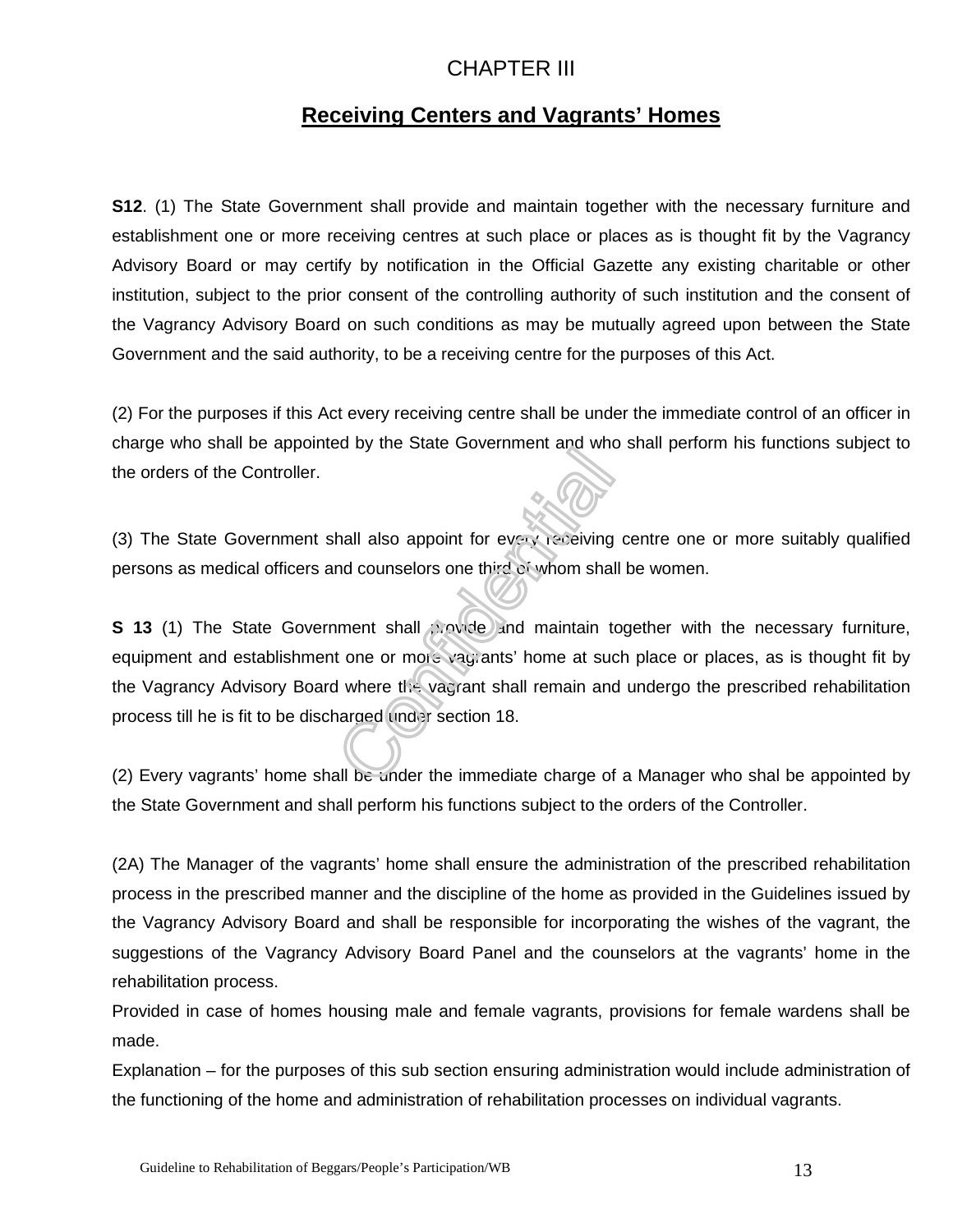(2AA) The Manager shall make appraisals of the progress of individual vagrants every three months and a report of the same should be furnished to the Controller and the Vagrancy Advisory Board within 10 days of preparation of such report.

 (3) The State Government shall appoint in respect of the vagrants' home a suitably qualified person as a medical officer and one or more suitably qualified persons as counselors and one or more suitably qualified person as teachers one third of all of whom shall be women.

(4) The State Government shall ensure provision of vocational training facilities, imparting of education and literacy, counselling facilities, recreational facilities, and special facilities for the disabled and aged and medical and nutritional necessities inter alia.

(5) The Manager should ensure that the vagrant undergoing rehabilitation is allowed

- (a) Free movement in and out of the home within the stipulated period
- (b) Access to means of communication
- (c) To meet visitors in the home

Subject to the discretion of the Manager who may prohibit any of the above acts if it is a threat to the individual vagrant or the process of rehabilitation on for any other reason mentioned in the Guidelines issued in this regard by the Vagrancy Advisory Board.

(6) The Manager shall ensure that a bank account is opened in the name of each vagrant and any money earned by the individual during his stay at the vagrants' home or any funds provided for the individual vagrant by any person shall be credited to the said account through the Controller who shall have the authority to operate all the bank accounts.

Provided that the vagrant may request for withdrawal of such amounts and for such purposes in such manner as may be provided in the Guidelines made in this regard by the Vagrancy Advisory Board.

**S13A.** (1) The State Government shall establish a Board of Visitors for every receiving centre and vagrants' home, constituted in such manner and consisting of such number of members as may be prescribed.

 (2) A Board of Visitors may visit and inspect the receiving centre or vagrants' home for which it is established and record its comments on any matter it may think fit pertaining to the working of the receiving centre or vagrants' home for the consideration of the officer-in-charge of the receiving centre or the Manager of the vagrants' home and for this purpose, any Member of the Board of Visitors shall have the right to visit and inspect such receiving centre or vagrants' home at any time.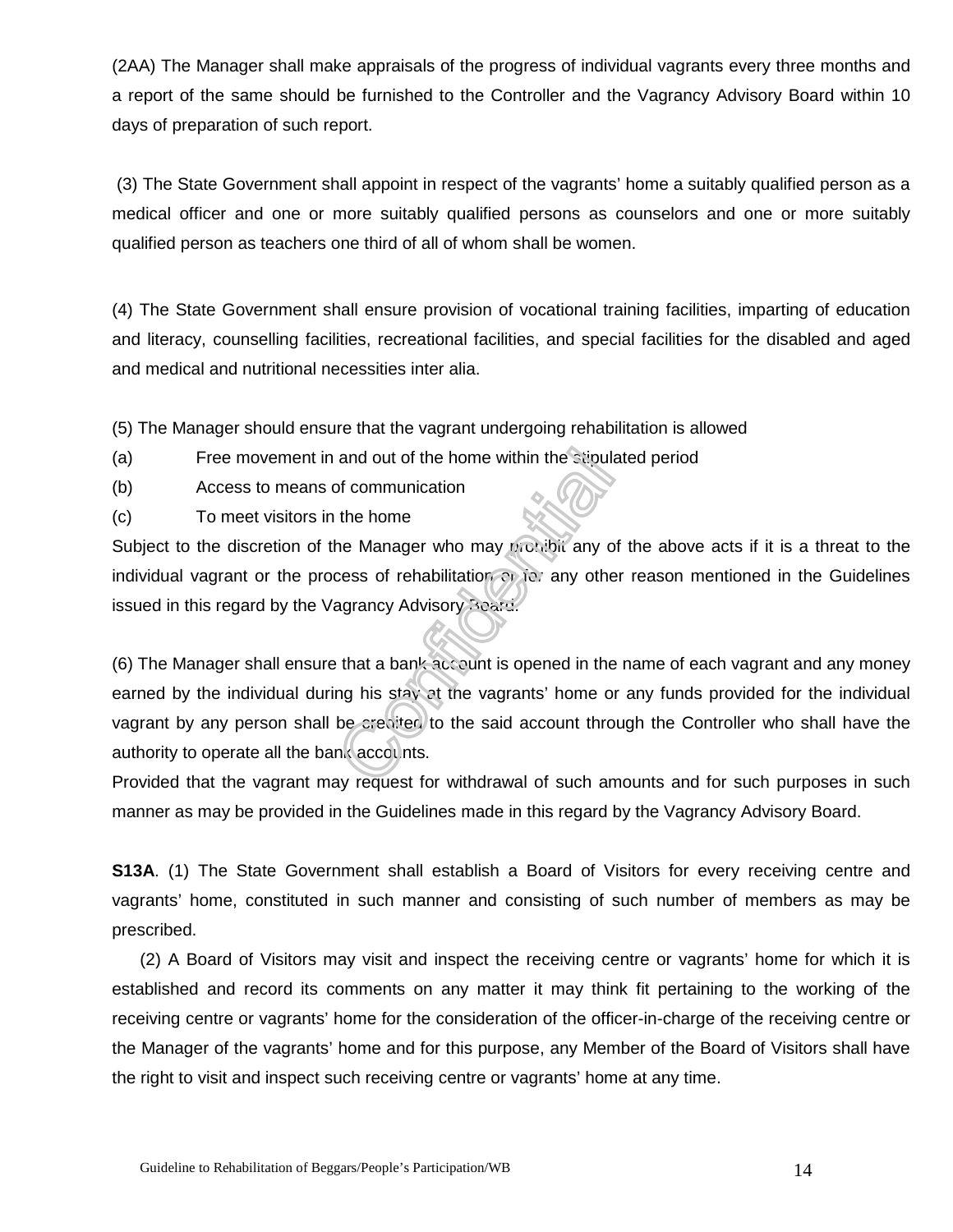(3) Copies of comments recorded by a Board of Visitors under sub-section (2) shall, as soon as may be after they are recorded, be forwarded by the officer-in-charge of the receiving centre or the Manager of the vagrants' home, as the case may be, to the Board.

**S 14.** Every officer in charge of a receiving centre or Manager of a vagrants' home may order that any vagrant detained in such receiving centre or vagrants' home to be searched in the prescribed manner and that the personal effects of such vagrant shall be inspected and any money or item then found which the Manager considers unsuitable to be kept with the vagrant shall be kept in safe custody with the office of the Controller till such time as the vagrant is discharged under S 18 and shall be returned to him thereon.

Provided, that a female vagrant shall be searched by a female only and with due regard to decency.

Provided further, that any perishable goods found may be sold in the prescribed manner and the money obtained thereof be deposited in the bank account of the vagrant created under subsection (6) of section 13.

**S 15.** Vagrants in the receiving centre and the vagrants' homes under this Act shall be subject to such rules of management and discipline as may from time to time be provided in the Guidelines made in this regard by the Vagrancy Advisory Board.

**S 16.** (1) The Controller may by order in writing direct the transfer of a vagrant from one vagrants' home to another and a vagrant in respect of whom such an order is passed shall thereupon be sent in the manner prescribed to and the vagrants' nome to which he has by such order been transferred. Provided that the Controller shall keep in mind the interest and well being of the vagrant while making such order of transfer.

(2) Any grievance with the decision of the Controller shall lie with the Vagrancy Advisory Board.

**S 17.** The Manager of a vagrant's home shall use his best endeavours to obtain outside the vagrants' home suitable employment for vagrants and small credit facilities from Governmental and nongovernmental organisations.

**S 18** (1) A vagrant may be discharged from a vagrants' home under orders of the Controller,

a) on the Manager of such vagrants' home certifying in the prescribed manner that satisfactory employment has been obtained for such vagrant;

b) on it being shown to the satisfaction of the Controller that such vagrant has become possessed of an income sufficient to enable him to support himself without resorting to vagrancy;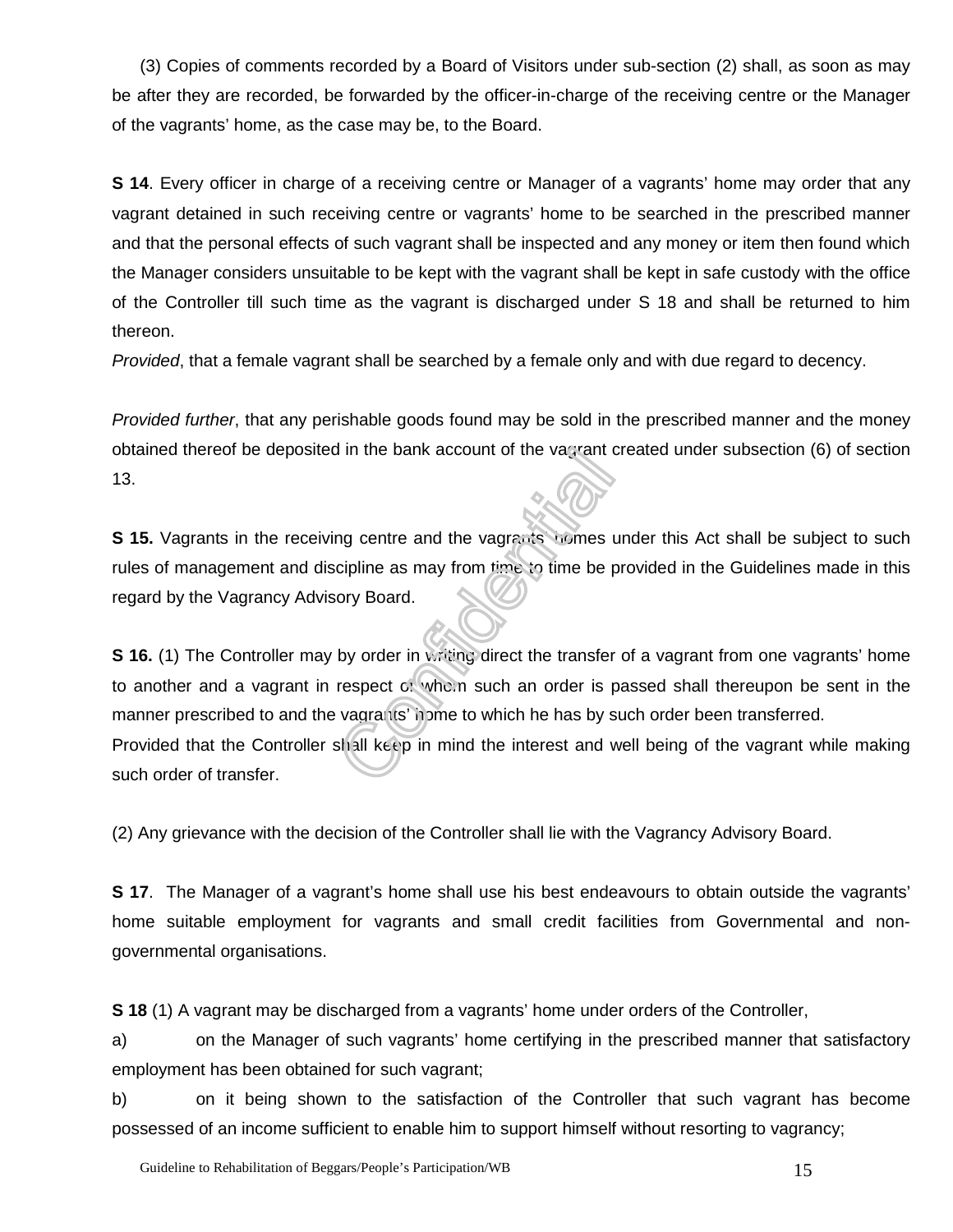c) on a relative of such vagrant, or a person who the Controller is satisfied is interested in the welfare of such vagrant, entering into a bond with or without sureties for a sum prescribed, to look after and maintain such vagrant and to prevent him from resorting to vagrancy;

d) for other good and sufficient reasons to be recorded by the Controller in writing.

(2) When the employment referred to in clause (a) of sub section (1) has been obtained for a vagrant any such vagrant refusing or neglecting to avail himself thereof with the intention of remaining an occupational beggar shall be liable to be punished on conviction before a Magistrate with simple imprisonment for a term which may extend to one month or fine up to a maximum of five hundred rupees, or both.

### **CHAPTER IV**

### Penalties and Miscellaneous

**S 19.** Subject to the provisions of the Indian Penal Code wheever employs or causes any person to ask for alms or abets the employment or the causing of a  $p_{\text{H}}$  son to ask for alms or whoever employs or uses another person to ask for alms for the purposes of making illegal or unconscionable gains or whoever having the custody, charge or care of a child connives at or encourages the employment or the causing of a child to ask for alms shall be liable to be punished on conviction before a Magistrate with rigorous imprisonment for a term which may extend to two years or with fine or with both.

**S 20.** Any person refusing or failing to accompany the authorities under section 6 despite all efforts being made by such authorities, with the intention of continuing to ask for alms may be liable to be punished on conviction before a Magistrate with simple imprisonment for a term which may extend to one month or with fine up to Rs. 500 or with both.

#### **S 21**. Omitted

**S 22.** Any vagrant who escapes from any custody to which he has been committed to under this Act or any rule made thereunder or who leaves a receiving centre without the permission of the officer in charge thereof or who leaves the vagrants' home without the permission of the Manager thereof, or who, having left a receiving centre or a vagrants' home for a time specified under the Guidelines referred to in section 15, willfully fails to return on the expiration of such time, all with the intention of continuing to ask for alms, may be liable to be punished on conviction before a Magistrate with simple imprisonment for a term which may extend to six months or with fine or with both.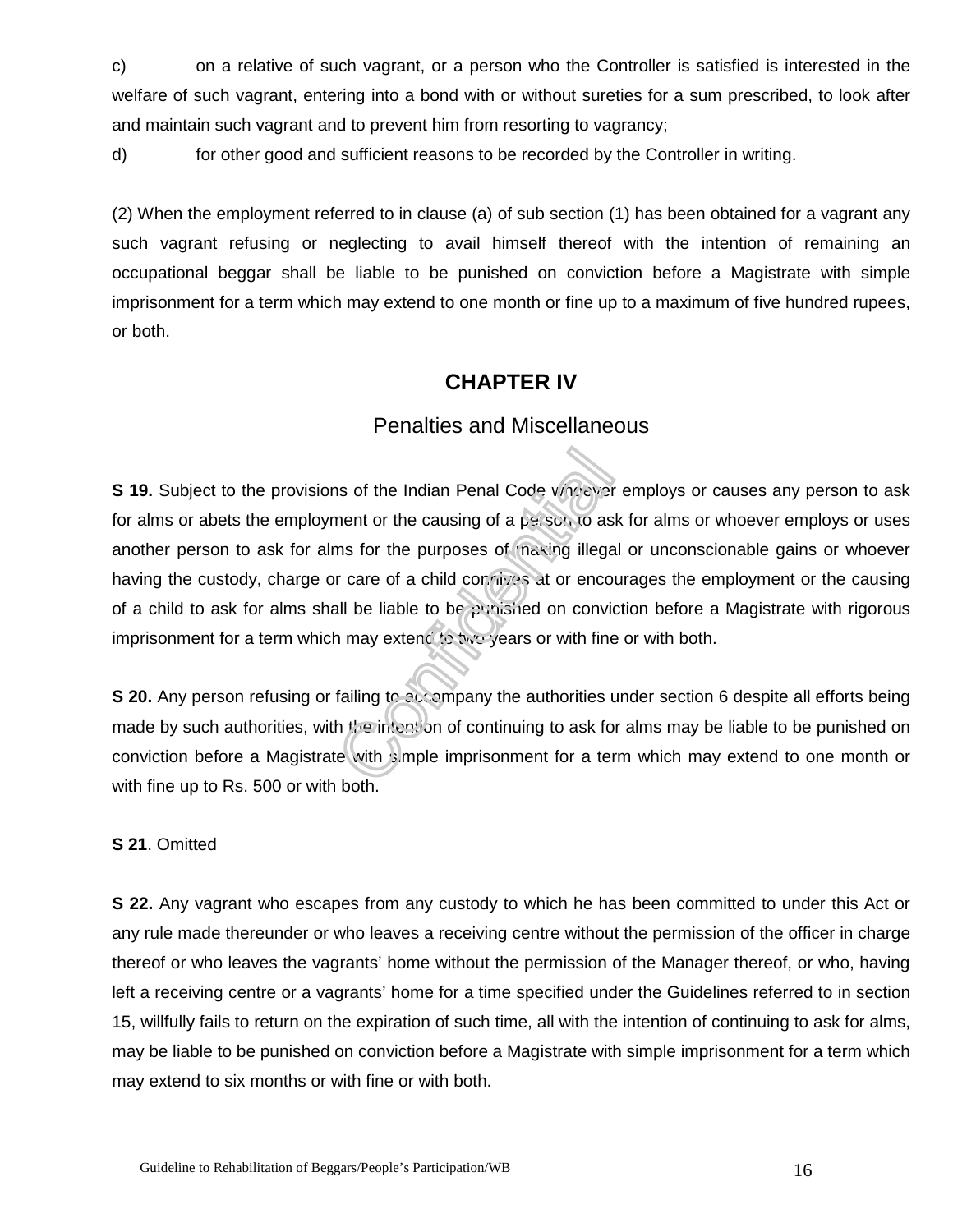**S 22A**. Subject to the provisions of the Indian Penal Code all offences mentioned under this chapter and subsection (2) of section 18 shall be cognisable and bail able.

**S 23**. Every person imprisoned under the provisions of sub-section (2) of section 18, section 20 or section 22 shall at the end of his term of imprisonment be brought under police custody before the Vagrancy Advisory Board Panel who hall forthwith deal with such person in the manner laid down in sections 6A, 7 and 9 as if such person had been brought before it under section 6.

Provided that if the said Vagrancy Advisory Board Panel is of the opinion that such person would if detained under this Act as a vagrant in a vagrants' home be eligible to be discharged there from under the provisions of subsection (1) of section 18 they may, instead of dealing with such person as aforesaid, direct that such person be released and such person shall thereupon be set at liberty.

Provided further the person imprisoned may be retained in police custody instead of the receiving centre pending the inquiry of the Vagrancy Advisory Board Panel if it is deemed necessary by such Panel.

**S 24.** (1) No prosecution for an offence under this Act  $nxy$  be commenced except by, or with the permission of, such officer as may be prescribed in this behalf.

(2) No offence under this Act shall be tried by any Magistrate other than a Presidency Magistrate or a Magistrate of the First Class.

**S25.** All persons empowered to perform any function under this Act shall be deemed to be public servants within the meaning of Section 21 of the Indian Penal Code.

**S26.** No suit, prosecution, or other legal proceeding shall lie against any person empowered to perform any function under this Act for any action taken or intended to be taken in good faith.

**S26A.** Any official of an NGO who is empowered to perform any function under this Act shall be liable in such manner and for such penalty as may be prescribed.

Provided such liability and penalty is in parity with the liability and penalty prescribed for the Government officials under this Act.

#### **S27** stands as it is

**S27A.** (1) In order to carry out the purposes of this Act, a fund called the Vagrancy Relief Fund shall be formed which shall consist of –

- (a) subscriptions and donations;
- (b) grants from the government;
- (c) the cess paid under section 27AA;
- (d) grants from local bodies and other private or public institutions;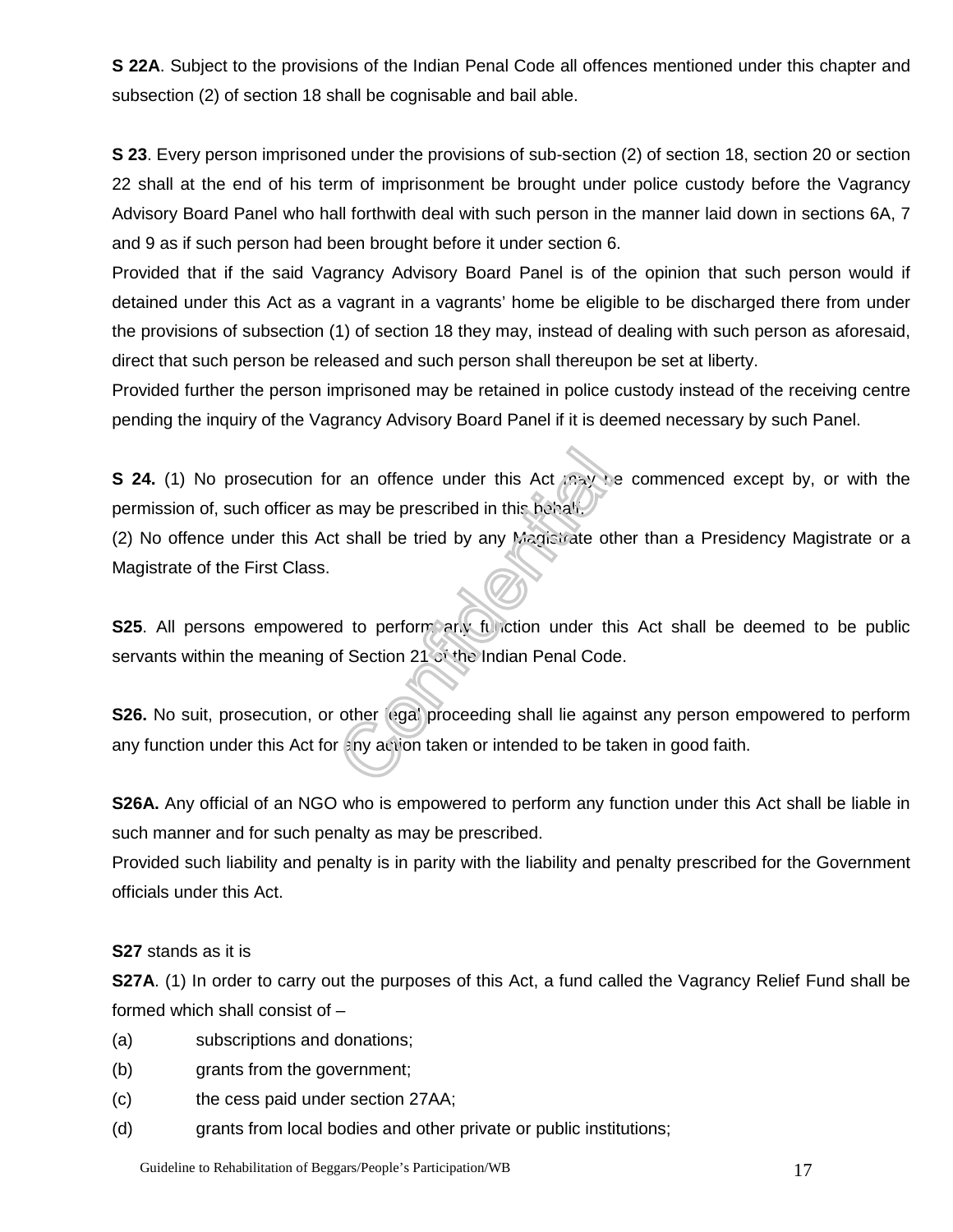- (e) fines recovered under this Act; and
- (f) receipts from other sources.

(2) The Vagrancy Relief Fund shall be administered by a Committee consisting of the Secretary of the Government, Social Welfare and Labour Department who shall be the Chairman and two members of the Vagrancy Advisory Board and the Director of Social Welfare and a representative of the Finance Department nominated by the Government who shall be members of the Committee.

(3) Subject to such rules as may be prescribed the Vagrancy Relief Fund shall be applied for such purposes and in such manner as may be decided by the Committee constituted under subsection (2) from time to time.

**S27AA**. (1) With effect from such date as the Government may by notification appoint, a beggary cess in the form of a surcharge on –

- (a) tax on lands and buildings;
- (b) tax on entry of goods into the local areas of consumption, use or sale therein;
- (c) tax on vehicles;
- (d) tax on professions, trades, callings and employments,

shall be levied in the area within the jurisdiction of every local authority under the relevant laws relating to the levy of such taxes at the prescribed rate.

(2) The cess levied under subsection (1) shall be collected by the local authority concerned as if the cess were a tax payable under the relevant laws for the time being in force and the provisions of the said laws relating to the levy and collection of the said tax shall apply in respect of the levy and collection of such cess subject to such modifications as may be prescribed.

(3) The local authority shall be entitled to deduct as the cost of collection such percentage of the amount collected under subsection (2) as prescribed and the balance shall be paid by such local authority to the Committee constituted under subsection (2) of section 27A within such time and in such manner as the Government may direct.

**S28**. (1) The State Government may make rules for carrying out the purposes of this Act.

(2) In particular and without prejudice to the generality of the foregoing power, such rules may provide for all or any of the following matters namely :-

(a) the purposes for which a person may collect money or ask for food or gifts referred to in subsection (9) of section 2;

(b) the constitution of the Board referred to in subsection (2) of section 3;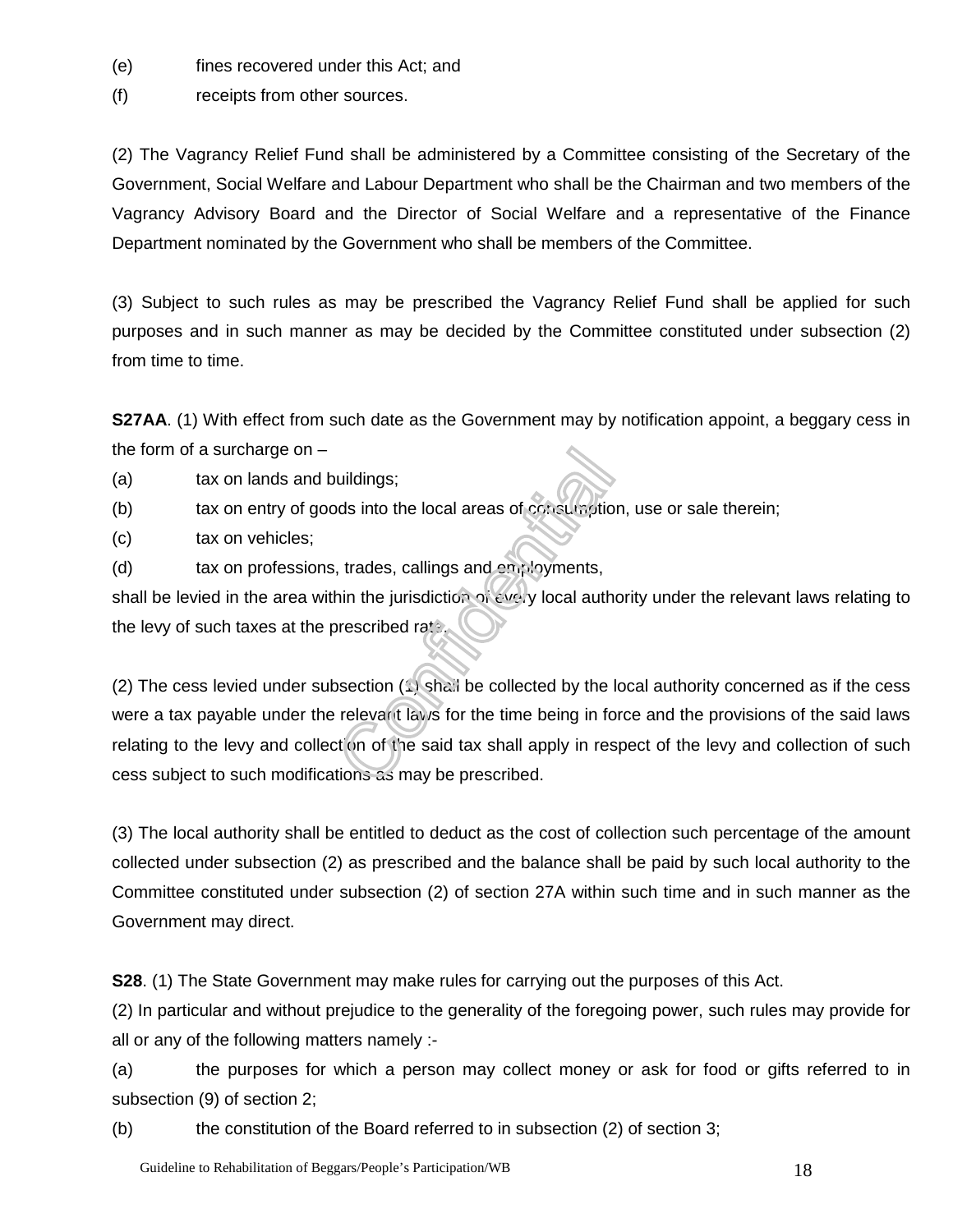(c) the manner in which the summary inquiry referred to in sub section (1) of section 7 shall be made;

(d) the manner in which the vagrant is to be sent to a receiving centre under sub section (1) of section 6A ;

(e) the manner in which a medical officer is medically to examine a vagrant under subsection (2) of section 6A;

(f) the types of works for which a vagrant may be reported fit under clause (e) of subsection (3) of section 8.

(g) The manner in which a vagrant is to be sent to a vagrants' home under subsection (1) of section 9.

(h) Omitted

(hh) the manner in which the board of visitors may be constituted under subsection (1) of section 13 A and the number of members which a Board of Visitors may consist of;

(i) the manner in which search may be made under section 14;

(j) omitted

(k) omitted

(I) the manner in which the vagrant may be sent from one vagrants' home to another under section 16;

(m) the manner in which the Manager of a vagrants' home is to certify under clause (a) of subsection (1) of section 18 that satisfactory employment has been obtained for a vagrant;

(n) the amount of bond referred to in clause (c) of subsection (1) of section 18;

(o) the officer referred to in subsection (1) of section 24.

(p) The method of nomination of members to the Committee mentioned in subsection (1) of section 27;

(q) The purposes for which the Vagrancy Relief Fund may be applied under Section 27A;

(r) The manner in which appeal can be made to the Special Magistrate under section 7A;

(s) The process of rehabilitation that should be followed in the vagrants' home under section 13.

(t) The rates of tax under subsection (1) of section 27AA and the deductions allowed by the local authorities under subsection (3) of section 27AA.

#### +++++++++++++++++++++++++++++++++++++++++++++++++++++++++++++++++++++++++++++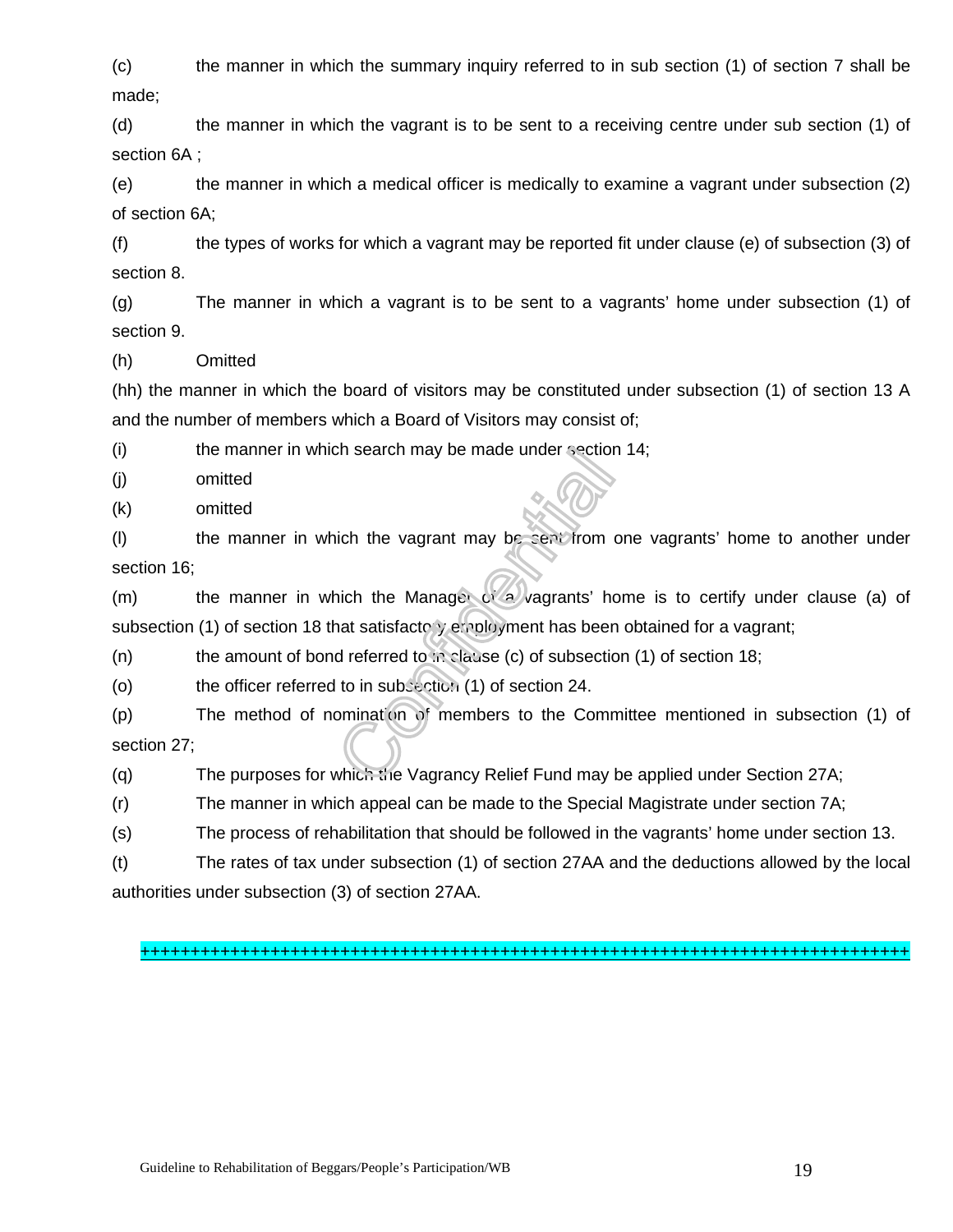# **The Present Vagrancy Act in West Bengal**

#### **Bengal Vagrancy Act-1943: BEGGAR LEGISLATION IN INDIA**

#### **APPENDIX - IV**

#### **PART – I**

#### **Bengal Vagrancy Act 1943**

#### **PART III Acts of the Bengal Legislature.**

**GOVERNMENT OF BENGAL LEGISLATIVE DEPARTMENT** 

### **NOTIFICATION**

No. 986-L. 23rd October, 1943. The following Act of the Bengal Legislature, having been assented to in His Majesty's name by the Governor, thereby published for general information:





1. Short title, extent and commencement

2. Definitions.

3. Vagrancy Advisory Board.

4. Appointment of Controller of Vagrancy and his assistants.

5. Special Magistrates.

#### **Chapter II**

#### **PROCEDURE**

6. Power to require apparent vagrant to appear before Special Magistrate.

7. Summary inquiry in respect of apparent vagrant and declaration of person to be a vagrant by Special Magistrate.

8. Detention in receiving centre and medical examination of vagrant.

Guideline to Rehabilitation of Beggars/People's Participation/WB 20 9. Procedure for sending vagrant to vagrants' home.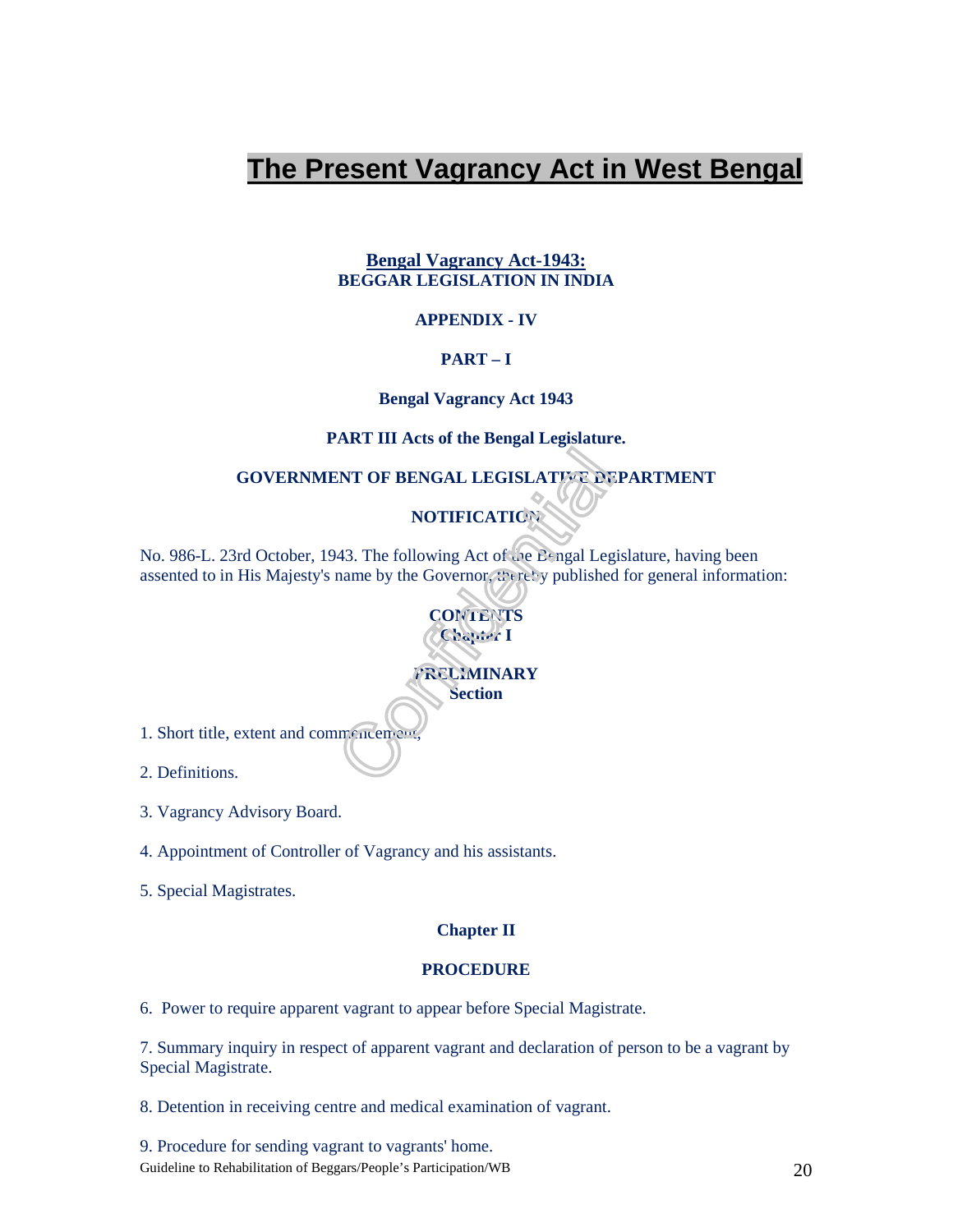- 10. Internment of vagrant from area in which Act is in force.
- 11. Validity of custody and detention of vagrant.

#### **Chapter III**

#### **RECEIVING CENTRES AND VAGRANTS\* HOME**

- 12. Provision of receiving centers.
- 13. Provision of vagrants' homes.
- 14. Search of vagrants.
- 15. Management and discipline.
- 16, Transfer of vagrants from one vagrants' home to another.

#### **APPENDIX IV**

- 17. Outside employment to be obtained for vagrants when possible.
- 18. Discharge of vagrants from vagrants 1 home.

#### **Chapter IV**

#### **PENALTIES AND MISCELLANEOUS**

- 19. Punishment for employing or causing person to ask for alms.
- 20. Punishment for refusing to go before the Special Magistrate.
- 21. Punishment for refusing to submit to medical examination at receiving centre.
- 22. Punishment for escape from receiving centre or vagrants\* home.
- 23. Procedure at end of imprisonment.
- 24. Prosecution and jurisdiction to try offenders.
- 25. Persons to be deemed public servants.
- 26. Indemnity.
- 27. Repeal.
- 28. Power to make rules.
- 29. Continuance of action taken under Bengal Ordinance II of 1943.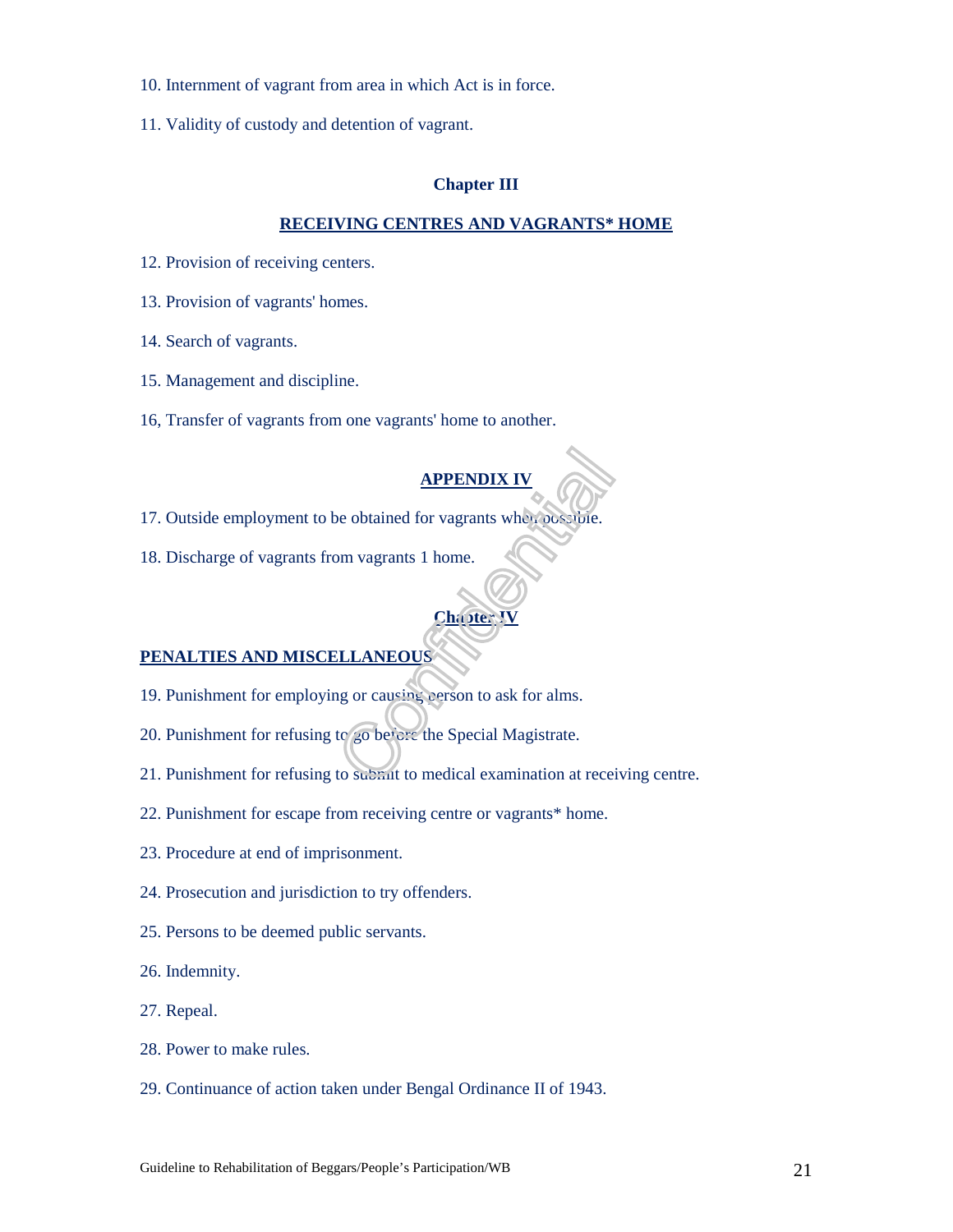#### **BENGAL ACT VII OF 1943 The Bengal Vagrancy Act, 1943**

**(Passed by tile Bengal Legislature)** 

**[Assent of the Governor was first published in the Calcutta Gazette Extraordinary of the 25th October 1943.] An Act to provide for dealing with vagrancy in Bengal.** 

**WHEREAS it is expedient to make provision for dealing with vagrancy in Bengal; it is hereby enacted as follows:** 

#### **CHAPTER- I Preliminary**

#### **1. Short title, extent and commencement:**

(1) This Act may be called the Bengal Vagrancy Act, 1948.

(2) It extends to the whole of Bengal.

(3) It shall come into force in Calcutta at once and in such other areas on such other dates as the Provincial Government may, by rotheration in the Official Gazette<sup> $\land$ </sup> direct.

2. Definitions: in this Act, unless there is anything repugnant in the subject or context,

(1) "Board" means the Vagrancy  $A \stackrel{\wedge}{\sim}$  isory Board established under sub-section (1) of section 3;

(2) "Calcutta" means the town of Calcutta as defined in section 3 of the Calcutta Police Act, 1866. Ben. Act IV of 1866, together with the suburbs of Calcutta as defined by notification under section 1 of the Calcutta Suburban Police Act, 1866 Ben. Act It of 1866;

(3) " child" means a, person under the age of fourteen years;

(4) " Controller" means the Controller of Vagrancy appointed under sub-section (1) of section 4;

(5) ''Person of European extraction "has the same meaning as in the European Vagrancy Act, 1874 JX of 1874;

(6) " prescribed" means prescribed by rules made under this Act;

(7) " Receiving centre" means a house or institution for the reception and temporary detention of vagrants, provided by the Provincial Government or certified as such under sub-section (1) of section 12;

Guideline to Rehabilitation of Beggars/People's Participation/WB 22 (8) " Special Magistrate" means a Magistrate empowered to act as such under section 5;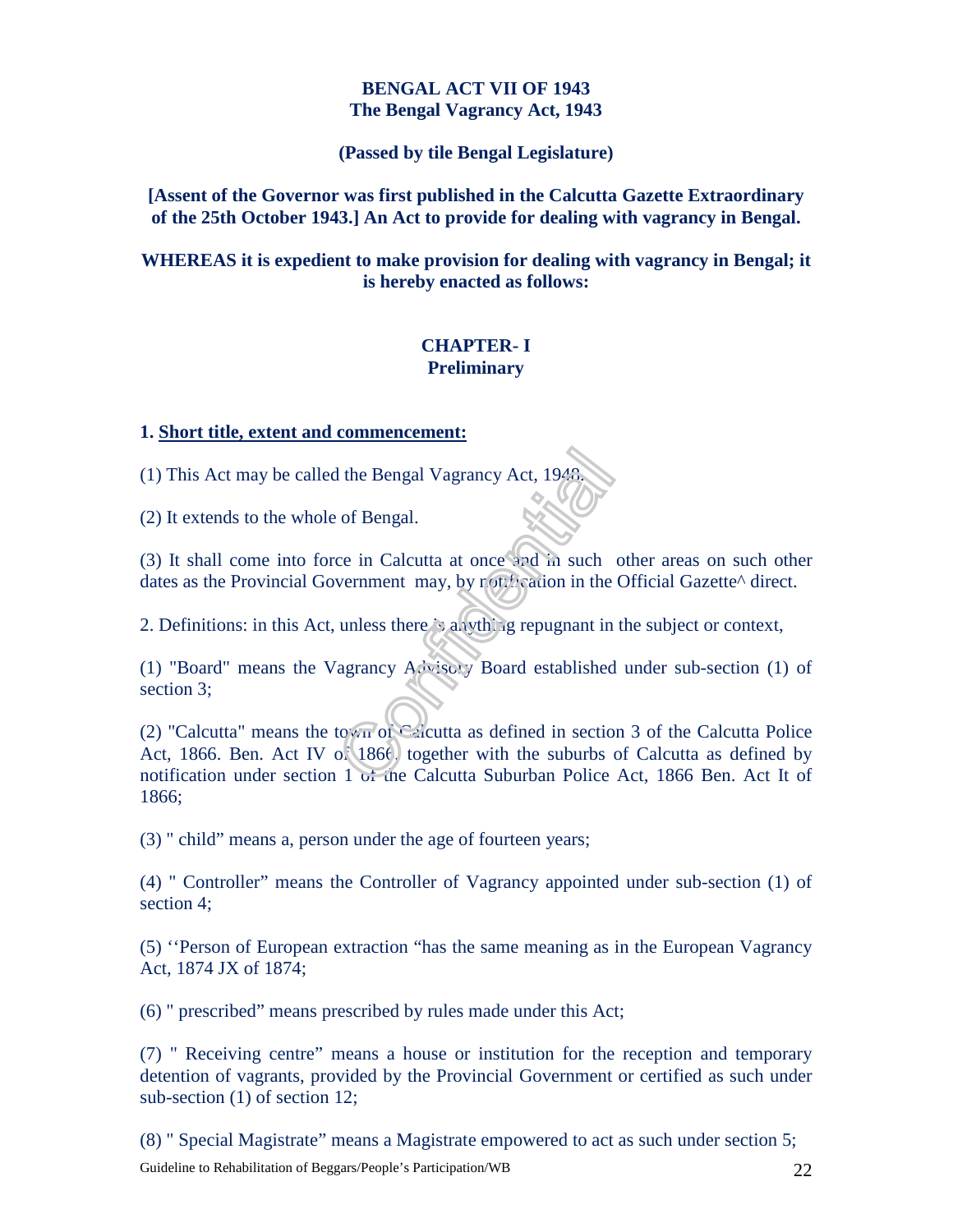(9) "vagrant" means a person not being of European extraction found asking for alms in any public place, or wandering about or remaining in any public place in such condition or manner as makes it likely that such person exists by asking for alms but does not include a person collecting money or asking for food or gift for a prescribed purpose;

(10) " vagrants' home" means an institution provided by the Provincial Government under sub-section (1) of section 13 for the permanent detention of vagrants.

3. Vagrancy Advisory Board: (1) The Provincial Government as soon as possible after the commencement of this Act shall establish a Board to be called the Vagrancy Advisory Board.

(2) The Board shall be constituted in the manner prescribed, subject to the condition that the number of the members of the Board shall not be less than ten.

(3) The function of the Board shall be to advise the Provincial Government on all matters relating to the control of vagrancy and in particular on the administration of this Act and for the aforementioned purposes any member of the Board may enter and inspect at any time any receiving centre or vagrants' home.

(4) The Board may, with the previous approval of the Provincial Government, make regulations to provide for,

(a) the times and places at which its meetings shall be held ;

(6) the issue of notices concerning such meetings; and

(c) the conduct of business thereat.

#### **4. Appointment of Controller of Vagrancy and his assistants:**

(1) For carrying out the purposes of this Act the Provincial Government may appoint a person to be Controller of Vagrancy together with such other persons to assist him as it thinks fit.

(2) Persons appointed under sub-section

(1) shall exercise such powers as may be conferred and perform such functions as may be required by or under this Act.

5. Special Magistrates: For the purposes of Chapter II of this Act the Provincial Government may empower any Presidency Magistrate in Calcutta and any Magistrate of the first class elsewhere to act as a Special Magistrate.

#### **Procedure**

6. Power to require apparent vagrant to appear before Special Magistrate: Any police officer authorized in this behalf by the Commissioner of Police in Calcutta and by the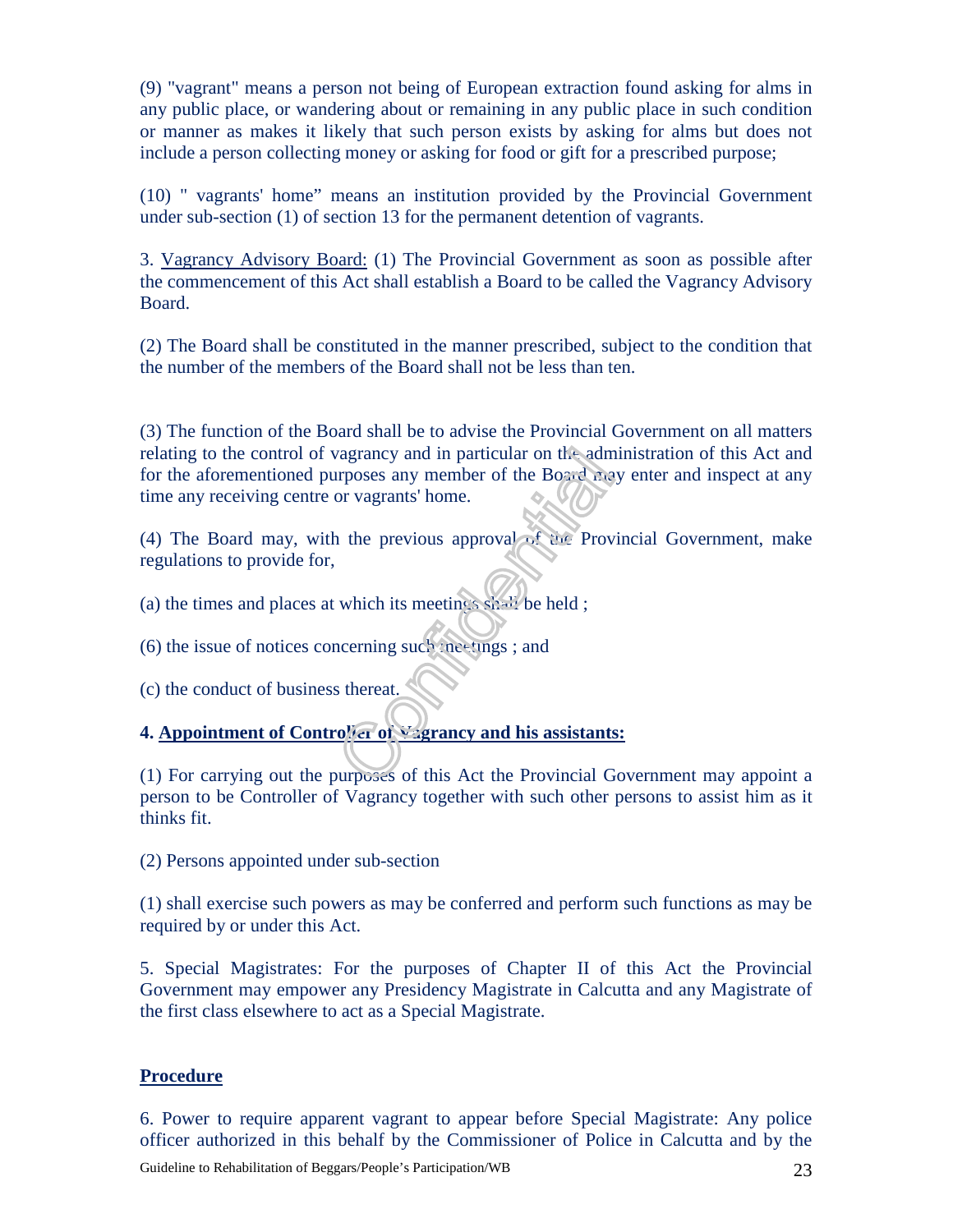District Magistrate elsewhere may require any person who is apparently a vagrant to accompany him or any other police officer to, and to appear before, a Special Magistrate.

7. Summary inquiry in respect of apparent vagrant and declaration of person to be a vagrant by Special Magistrate:

(1) When a person is brought before a Special Magistrate under section 6, such Special Magistrate shall make a summary inquiry in the prescribed manner into the circumstances and character of such person, and if, after hearing anything which such person may wish to say he is satisfied that such person is a vagrant, he shall record a declaration to this effect and the provisions of this Act relating to vagrants shall thereupon apply to such peron.

(2) If on making the summary inquiry referred to in sub- section (1) the Special Magistrate is not satisfied that the person brought before him under section 6 is a vagrant such person shall forthwith be released.

(3) A Special Magistrate recording a declaration under sub-section (1) that a person is a vagrant shall forthwith send a certified copy of such declaration to the Controller, and to the officer-in-charge of the receiving centre to which such vagrant is sent under subsection of (!) of section 8.

8. Detention in receiving centre and medical examination of vagrant:

(1) When a person has been declared to be a vagrant under sub-section (1) of section 7 he shall forthwith be sent in the manner  $\vec{r}$  escribed to the nearest receiving centre and there handed over to the custody of the office r-in-charge of such receiving centre, and such vagrant shall be detained in such receiving centre until he is sent there from to a vagrants' home under sub-section (1) of section 9.

(2) As soon as possible after the commencement of the detention of a vagrant in a receiving centre the medical officer of such receiving centre shall with such medical help as may be necessary medically examine the vagrant in the manner prescribed as quickly as is consistent with the circumstances of the case and shall thereupon furnish the officerin-charge of the receiving centre with a medical report regarding the health and bodily condition of the vagrant.

(8) The medical report referred to in sub-section (2) shall state inter alia,

(a) the sex and age of the vagrant ;

(6) whether the vagrant is a leper ;

 (?) flpom what, if any, communicable diseases other than leprosy the vagrant is suffering;

(d) whether the vagrant is insane or mentally deficient ;

(e) what is the general state of health and bodily condition of the vagrant and for which, if any, of the prescribed types of work he is fit.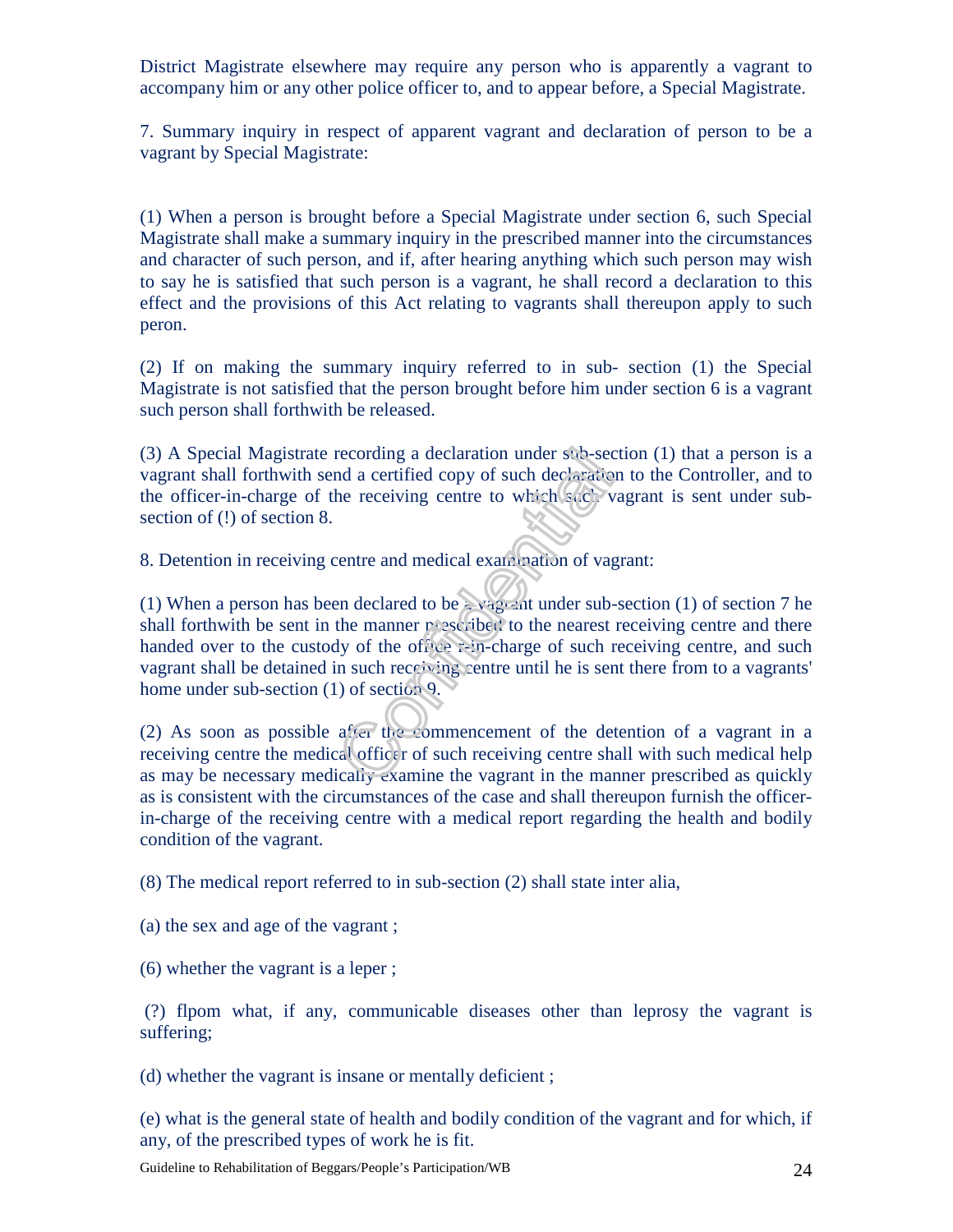#### **9. Procedure for sending vagrant to vagrants home:**

(1) On receipt of the medical report referred to in sub- section

(2) of section 8 the officer-in-charge of a receiving centre shall, as soon as the necessary arrangements can be made, send the vagrant in the prescribed manner to such vagrants' home as the Controller may by general or special order in this behalf direct, and the said officer-in-charge shall along with such vagrant send to the Manager of the said vagrants' home,

(a) the certified copy of the declaration made under sub- section (1) of section 7 relating to such vagrant which is to be sent to such officer-in-charge under sub-section

(8) of the said section, and

(b) the said medical report.

(2) When a vagrant is sent to a vagrants' home under the provisions of sub-section (1) he shall be handed over to the custody of the Manager of such vagrants' home and shall be detained therein, or in a vagrants' home to which he may be transferred under section 16, until duly discharged there from under section 18.

(3) In issuing any order under sub-section (1) the Controller shall ensure that the following classes of vagrants, namely,

(a) lepers,

(b) the insane or mentally deficient,

(0) those suffering from communicable diseases other than leprosy,

(d) children, are segregated from each other and from vagrants who do not belong to any of the aforementioned classes and shall also ensure that the male vagrants are segregated from the female vagrants : Provided that the provisions of this sub-section in respect of children may be relaxed as prescribed.

10. Internment of vagrant from area in which the Act is in force: (1) If after an inquiry made under sub-section (1) of section 7 the Special Magistrate is satisfied that the person brought before him under section 6 is a vagrant but, in the course of such inquiry, it has appeared that the vagrant was not born in the area in which this Act is in force or has not been continuously resident therein for more than one year, the Special

Magistrate, after making such further inquiry, if any, as he may deem necessary, may by order in writing direct the said vagrant to leave the said area within such time and by such route or routes as court be stated in the order and not to return thereto without the permission in writing of the Controller, and in such case, notwithstanding anything contained in sub-section (1) of section 7, the provisions of sections 8 and 9 shall not apply to such vagrant: Provided that if the Special Magistrate deems it necessary to make any further inquiry as aforesaid in respect of such vagrant, the vagrant shall be detained pending conclusion of the said inquiry in such receiving centre as the Controller may by general or special order in this behalf direct and for this purpose shall be sent thereto in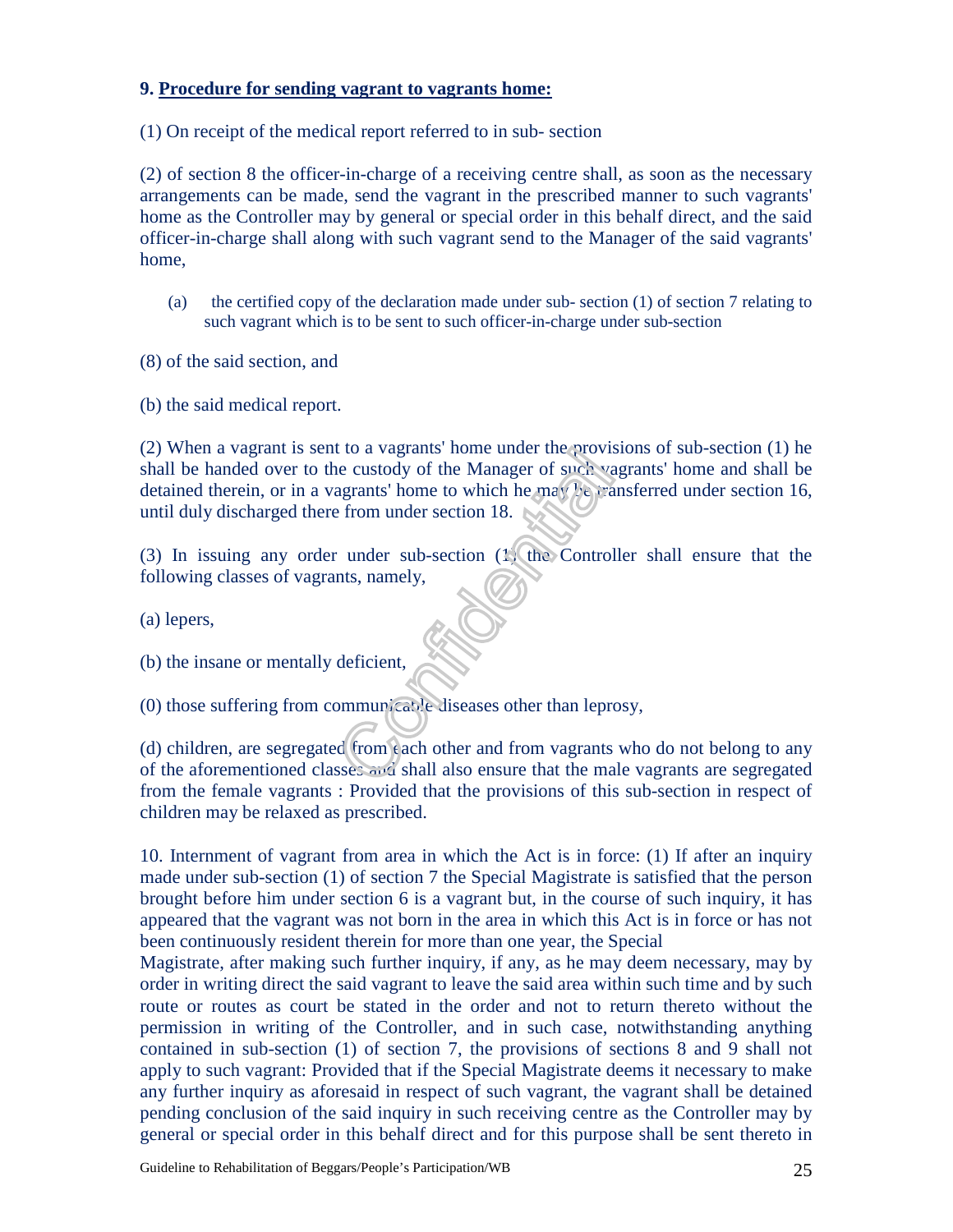the manner -prescribed and there handed over to the custody of the officer-in-charge of such receiving centre, and shall, while he is so detained, be subject to the rules of management and discipline referred to in sub-section (1) of section 15.

(2) The Controller shall not give the permission referred to in sub-section (1) unless, if the vagrant had been detained in a vagrants' home, such vagrant would have been eligible to have been discharged there from under the provisions of sub\* section (1) of section 18.

(3) When a vagrant against whom an order has been made under sub-section (1) fails to comply with such order within the time specified therein, or after complying with the said order returns without the permission in writing of the Controller to any place within the area referred to in the said order, such vagrant may be arrested without a warrant by any police officer and shall be liable, on conviction before a Magistrate, to be punished with rigorous imprisonment for a term which may extend to six months.

11. Validity of custody and detention of vagrant: A declaration that a person is a vagrant recorded by a Special Magistrate under sub-section (1) of section 7 shall be sufficient authority to any person to retain such vagrant in his custody when such person is under the provisions of this Act or of any rule made there under conveying a vagrant from the Court of a Special

Magistrate to a receiving centre or, from a receiving centre to

a vagrants' home or from one vagrants' home to another and to the officer-in-charge of a receiving centre and to the Manager of a vagrants' home for detaining such vagrant in accordance with the provisions of this Act in a receiving centre of vagrants' home, as the case may be.

#### **Receiving centers' and vagrants 9 home**

#### **12. Provision of receiving centers':**

(1) The Provincial Government  $\langle na \rangle$  provide and maintain together with the necessary furniture and establishment one or more receiving centers' at such place or places as it thinks fit, or may certify by notification in the Official Gazette any existing charitable or other institution, subject to the prior consent of the controlling authority of such institution and on such conditions as may be mutually agreed upon between the Provincial Government and the said authority, to be a receiving centre for the purposes of this Act.

(2) For the purposes of this Act every receiving centre shall be under the immediate control of an officer-in-charge who shall be appointed by the

Provincial Government and who shall perform his functions subject to the orders of the **Controller** 

(3) The Provincial Government shall also appoint for 1 every Deceiving centre one or more suitably qualified persons as medical officers, IS, Provision of vagrants' homes: (I) The Provincial Government may provide and maintain together with the necessary furniture, equipment and establishment, one or more vagrants' homes at such place or places as it thinks fit and such vagrants' homes may include provision for the teaching of agricultural, industrial or other pursuits and for the general education and medical care of the inmates.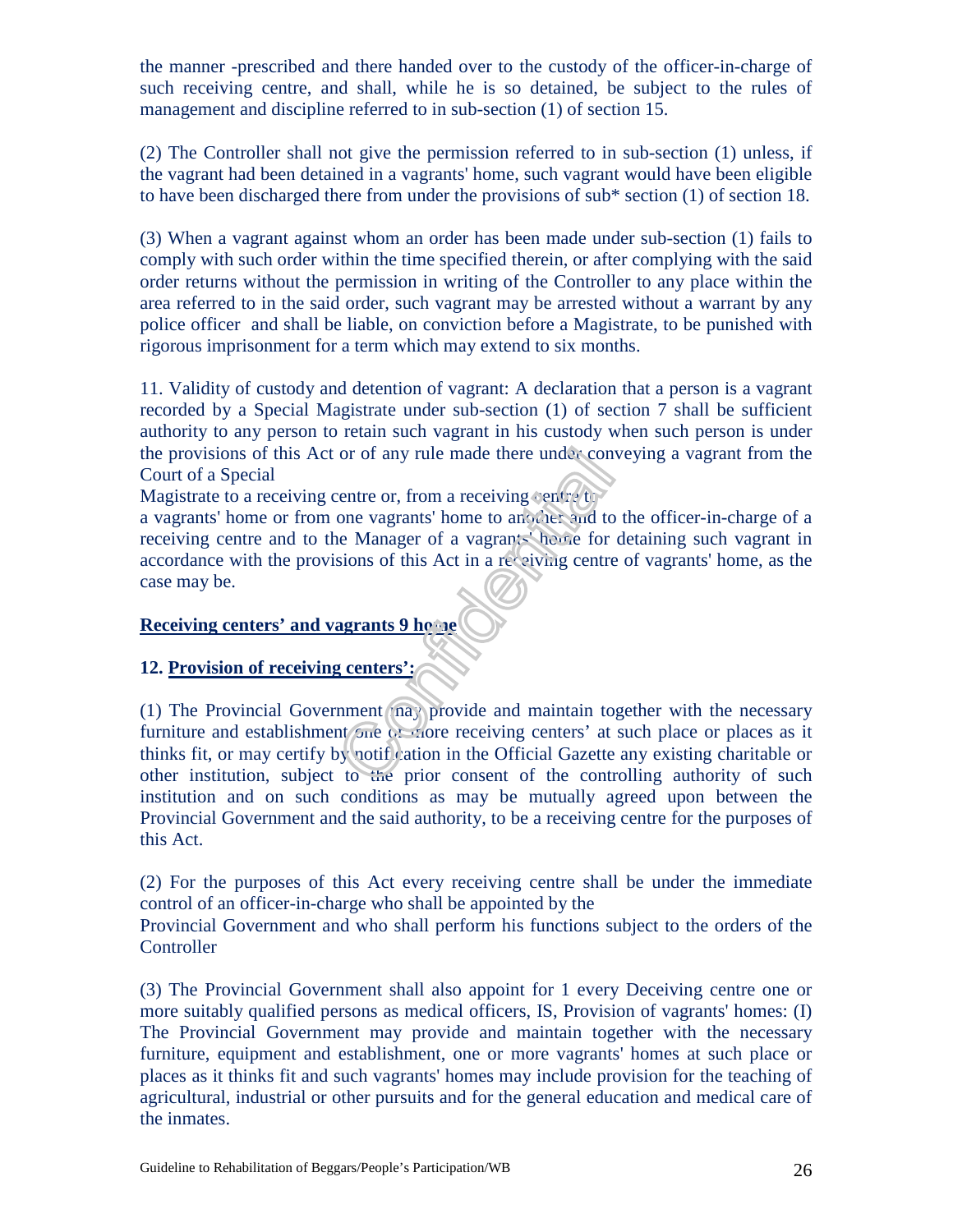(2) Every such vagrant's home shall be under the immediate charge of a Manager who shall be appointed by the Provincial Government and who shall perform his functions subject to the orders of the Controller.

(3) The Provincial Government may appoint in respect of a vagrants' home a suitably qualified person as medical officer and one or more suitably qualified persons as teachers.

14. Search of vagrants: Every officer-in-charge of a receiving centre or Manager of a vagrants' home may order that any vagrant detained in such receiving centre or vagrants' home shall be searched and that the personal effects of such vagrant shall be inspected and any money then found with or on the vagrant shall be applied in the manner prescribed towards the welfare of vagrants and any of such effects other than money may be sold in auction and the proceeds of the sale shall be applied as aforesaid :Provided that a female vagrant shall be searched by a female only and with due regard to decency.

#### **15. Management and discipline:**

(1) Vagrants detained in receiving centers or vagrants 5 homes under this Act shall be subject to such rules of management and discipline as may from time to time be prescribed, Explanation, Discipline includes the enforcement of the doing of manual or other work by a vagrant.

(2) If any vagrant willfully disobeys or neglects to comply with any rule referred to in sub-section (1) he shall on conviction before  $\alpha$  Magistrate be liable to be punished with rigorous imprisonment for a term which may extend to three months.

(3) The Provincial Government may authorize the Manager of a vagrants' home to punish any vagrant detained in such vagrants' home who willfully disobeys or neglects to comply with any rule referred to in sub-section (1) with hard labour of the type prescribed for any period not  $ex$  exceeding seven days; and such punishment may be in lieu of or in addition to any punishment to which the vagrant may be liable under sub- section (2).

16. Transfer of vagrants from one vagrants' home to another:

The Controller may by order in writing direct the transfer of a vagrant from one vagrants' home to another and a vagrant in respect of whom such an order is passed shall thereupon be sent in the manner prescribed to, and handed over to the custody of, the Manager of the vagrants' home to which he has by such order been transferred.

17. Outside employment to be obtained for vagrants when possible: The Manager of a vagrants' home shall use his best endeavors to obtain outside the vagrants' home suitable employment for vagrants detained therein.

18. Discharge of vagrants from vagrants^ home: (1) a vagrant may be discharged from a vagrants' home under orders of the Controller,

(a) on the Manager of such vagrants' home certifying in the prescribed manner that satisfactory employment has been obtained for such vagrant;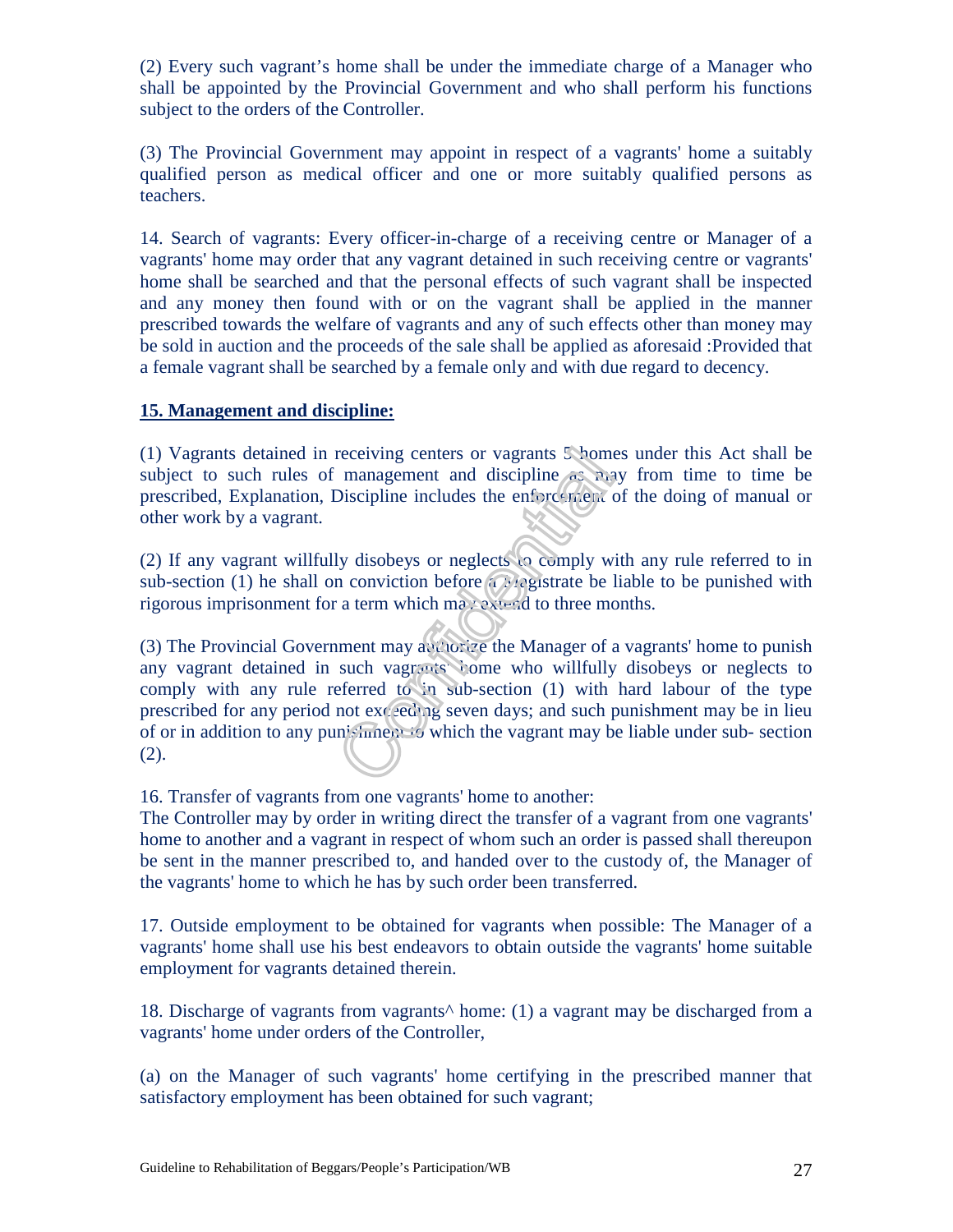(b) on its being shown to the satisfaction of the Controller that such vagrant has become possessed of an income sufficient to enable him to support himself without resorting to vagrancy ;

(c) on a relative of such vagrant, or a person who the Controller is satisfied is interested in the welfare of such vagrant, entering into a bond with or without sureties for a sum prescribed, to look after and maintain such vagrant and to prevent him from resorting to vagrancy ;

(d) for other good and sufficient reasons to be recorded by the Controller in writing.

(2) When the employment referred to in clause (a) of sub- section (1) has been obtained for a vagrant, any such vagrant refusing or neglecting to avail himself thereof shall be liable to be punished on conviction before a Magistrate, with rigorous imprisonment for a term which may extend to one month.

#### **Penalties and Miscellaneous**

19. Punishment for employing or causing persons to ask for alms : Whoever employs or causes any person to ask for alms, or abets the employment or the causing of a person to ask for alms, or whoever, having the custody, charge, or care of a child, connives at or encourages the employment or the causing of a child to ask for alms shall be liable to be punished on conviction before a Magistrate with rigorous imprisonment for a terra which may extend to two years or with fine or with both.

20. Punishment for effusing to go before a Special Magistrate:

Any person refusing or failing to accompany a police officer to, or to appear before a Special Magistrate, when required by such officer under section 6 to do so, may be arrested without warrant, and shall be liable to be punished on conviction before a Magistrate with rigorous imprisonment for a term which may extend to one month or with fine, or with both.

21. Punishment for refusing to submit to medical examination at receiving centre: Any vagrant who refuses to submit to a medical examination by the medical officer of a receiving centre or by any person assisting such medical officer under the provisions of sub-section (2) of section 8 shall be liable to be punished on conviction before a Magistrate with rigorous imprisonment for a term which may extend to one month.

22. Punishment for escape from receiving centre or vagrants' home: Any vagrant who escapes from any custody to which he has been committed under this Act or any rule made there under or who leaves a receiving centre without the permission of the officerin-charge thereof, or who leaves a vagrants' home without the permission of the Manager thereof, or who, having with the permission of such officer-in-charge or. Manager, as the case may be, left a receiving centre or a vagrants' home for a time specified under any rule referred to in sub-section (1) of section 15, willfully fails to return on the expiration of such time, may be arrested without warrant and shall for every such offence, be liable to be punished, on conviction before a Magistrate with rigorous imprisonment for a term which may extend to six months.

23. Procedure at end of imprisonment: Every person imprisoned under the provisions of sub-section (2) of section 15. sub-section (2) of section 18, section 20, section 21 or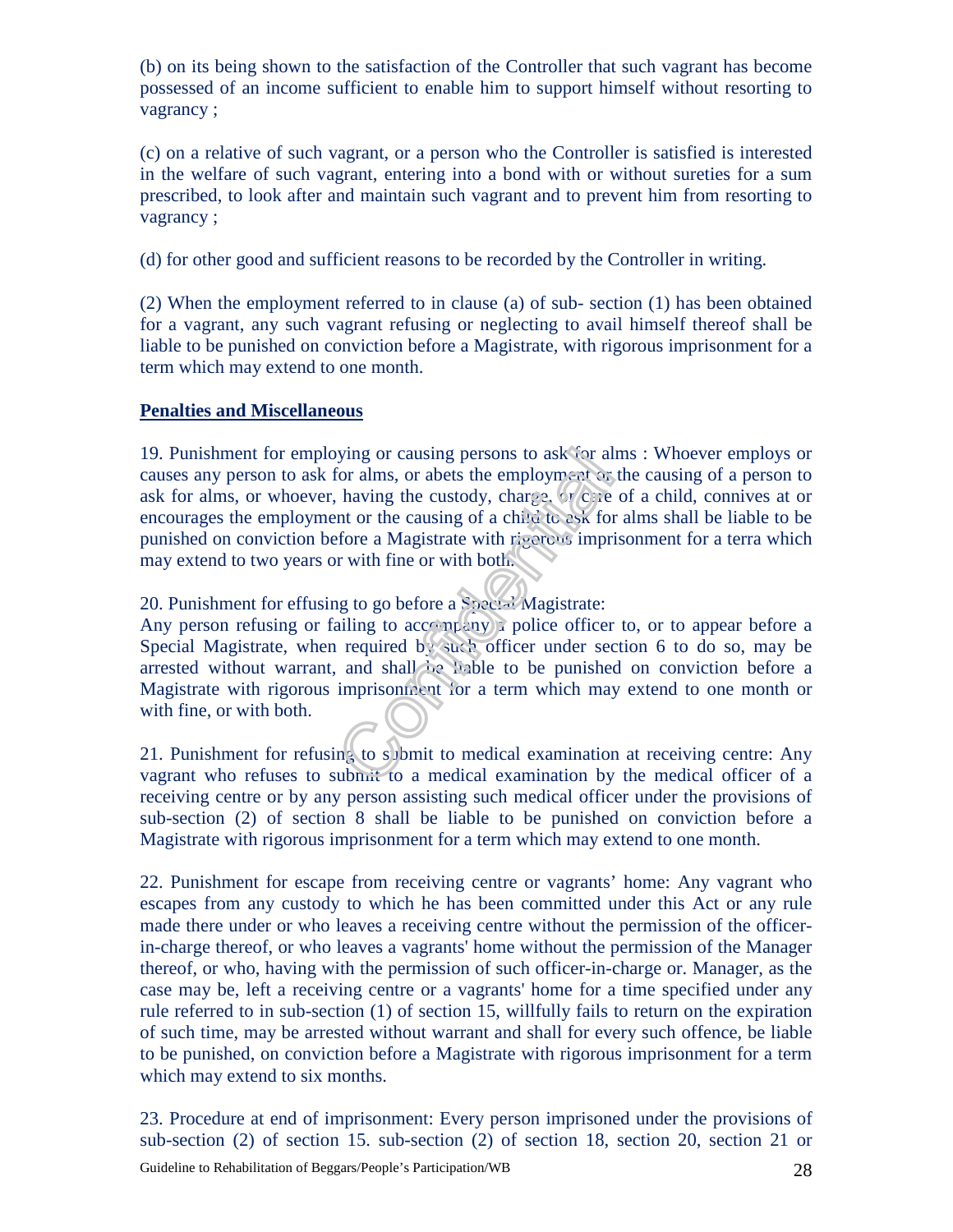section 22 shall at the end of his term of imprisonment be brought under police custody before the nearest Special Magistrate who shall forthwith deal with such person in the manner laid down in sections 7, 8 and 9 as if such person had been brought before such Special Magistrate under the provisions of section 6:

Provided that if the said Special Magistrate is of the opinion that such person would, if detained under this Act as a vagrant in a vagrants' home, be eligible to be discharged there from under the provisions of sub-section (1) of section 18, he may, instead of dealing with such person as aforesaid, direct that such person be released and such person shall thereupon be set at liberty.

24. Prosecution and jurisdiction to try offenders: (1) No prosecution for an offence under this Act may be commenced except by, or with the permission, of such officer as may be prescribed in this behalf.

(2) No offence under this Act shall be tri able by any Magistrate other than a Presidency Magistrate or a Magistrate of the first class.

25. Persons to be deemed public servants: (Act XLV of 1800) all persons empowered to perform any function under this Act shall be deemed to be public servants within the meaning of section 21 of the Indian Penal Code.

26. Indemnity: No suit, prosecution or other legal proceeding shall lie against any person empowered to perform any function under this Act for anything which is in good faith done or intended to be done under this Act.

27. Repeal: (Ben. Act IV of 1866; Ben. Act. II of 1866). Section 70A of the Calcutta Police Act, 1866, and section 40A of the Calcutta Suburban Police Act, 1866, is hereby repealed.

28. Power to make rides: (1) The Provincial Government may make rules for carrying out the purposes of this Act.

(2) In particular and without  $\vec{p}$  equivalent to the generality of the foregoing power, such rules may provide for all or any of the following matters, namely:

(a) the purposes for which a person may collect money or ask for food or gifts referred to in clause (9) of section 2;

(b) the constitution of the Board referred to in sub-section(2)of section 8 ;

(c) the manner in which the summary inquiry referred to in sub-section (1) of section 7 shall be made;

**(d)** the manner in which a vagrant is to be sent to a receiving centre under sub-section (1)of section 8 and the proviso to sub-section (1 of section 10 ;

(e) the manner in which a medical officer is medically to examine a vagrant under subsection (2) of section 8